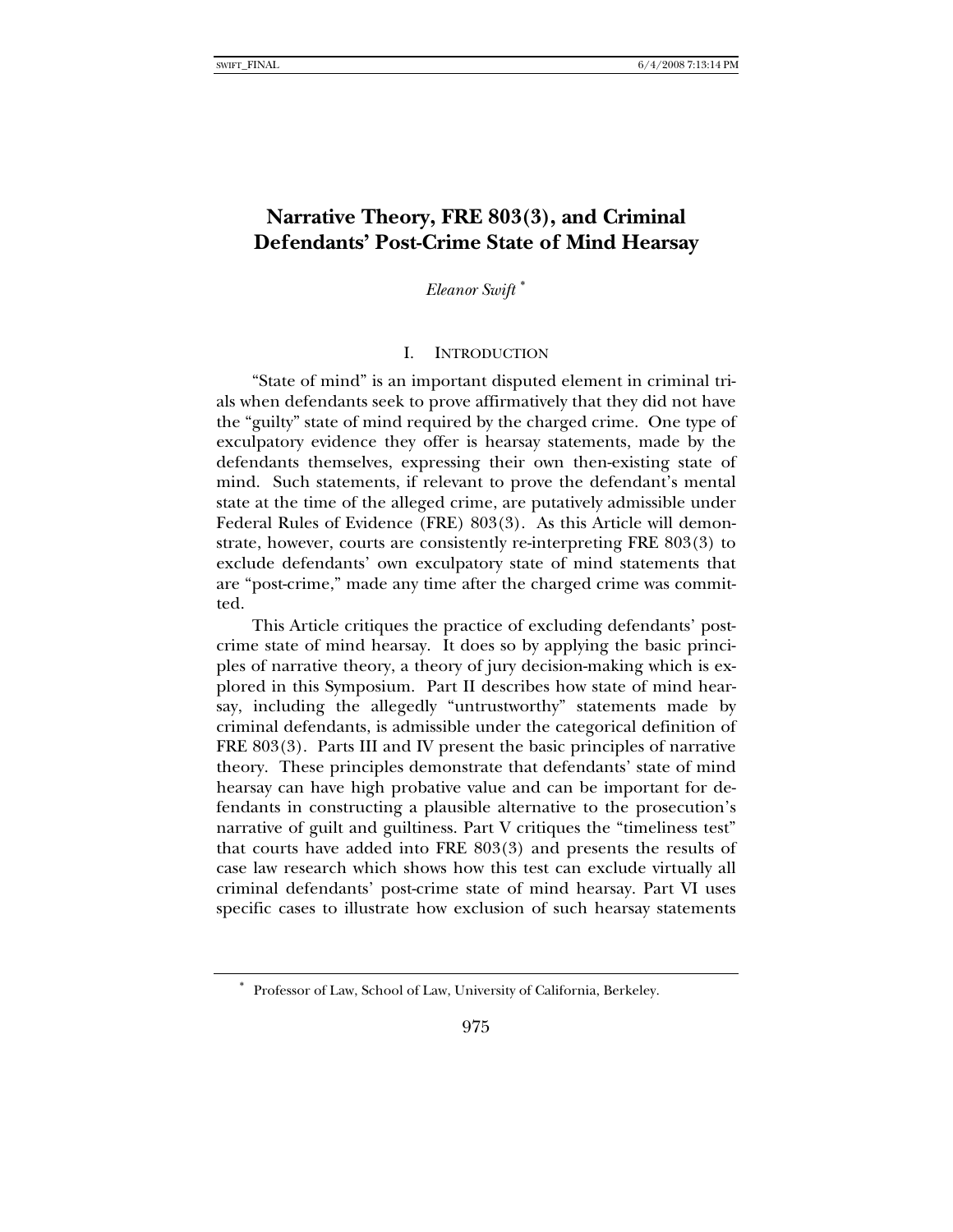can impoverish the defense and put criminal defendants at a disadvantage within the framework of narrative theory.

This Article assumes that the principles of narrative theory are a valid explanation of a crucial aspect of jury decision-making. Under this assumption, these principles are used here to shed new light on a specific problem of evidence law. Part VII concludes this Article by exploring larger questions about narrative theory: whether it simply casts old arguments about evidence law into new terms; whether its insights into jury decision-making contribute new understanding of how best to regulate the admission of evidence; or whether this theory demands a radical re-conception of the law of evidence itself.

> II. THE CATEGORICAL APPROACH TO STATE OF MIND HEARSAY UNDER FRE 803(3)

FRE 803(3), the hearsay exception for statements of thenexisting state of mind and physical condition, reads as follows:

Rule 803. Hearsay Exceptions; Availability of Declarant Immaterial

The following are not excluded by the hearsay rule, even though the declarant is available as a witness:

. . . . (3) Then existing mental, emotional, or physical condition. A statement of the declarant's then existing state of mind, emotion, sensation, or physical condition (such as intent, plan, motive, design, mental feeling, pain, and bodily health), but not including a statement of memory or belief to prove the fact remembered or believed unless it relates to the execution, revocation, identification, or terms of declarant's will.

The exception appears to be "categorical," requiring courts to admit a hearsay statement when it falls within the exception's category of admissible statements, defined by relatively bright-line terms. One attribute of this categorical approach is that it curtails the "discretion" of trial court judges to admit or exclude hearsay on the basis of the judge's opinion of the trustworthiness of individual witnesses or hearsay declarants. Thus, if a criminal defendant offers evidence of her own out-of-court statement about her then-existing state of mind, the statement should be admitted if it is relevant.<sup>[2](#page-1-1)</sup>

1

FED. R. EVID. 803(3). 2

<span id="page-1-1"></span><span id="page-1-0"></span><sup>&</sup>lt;sup>2</sup> FRE 403 should not be used to exclude hearsay based on judicial assessment on the hearsay declarant's lack of trustworthiness. Assessment of the declarant's testimonial qualities, particularly sincerity, is "a function reserved for the trier of fact." MICHAEL H. GRAHAM, FEDERAL PRACTICE & PROCEDURE: EVIDENCE § 7044, at 440 n. 15;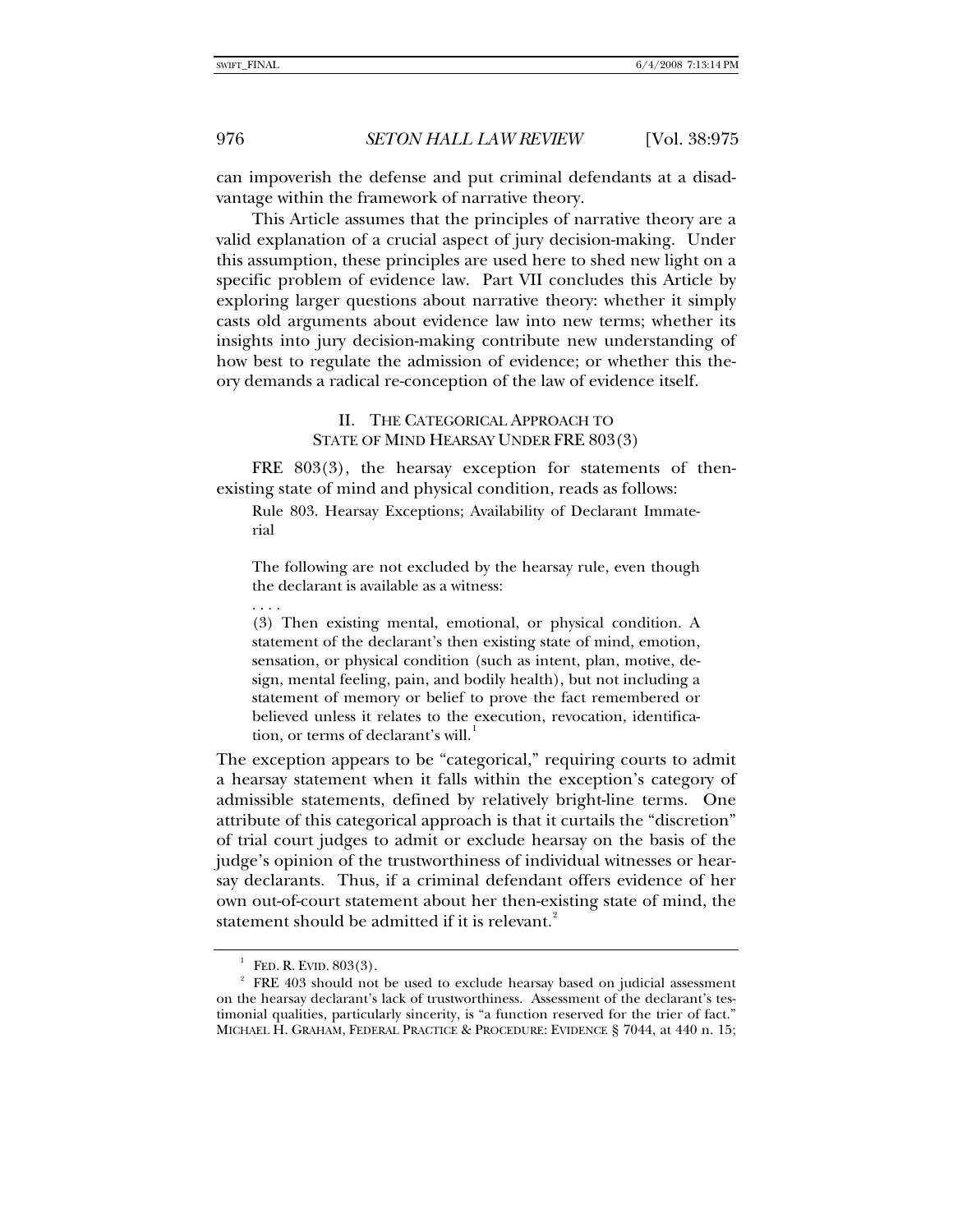A defendant's exculpatory statements of state of mind made during the commission of an alleged crime might be relevant to prove that the defendant had an "innocent" mental state at the crucial time—when the crime was committed. They could reveal, for example, lack of intent, lack of knowledge, and lack of agreement. In addition, statements made either before or after the commission of the alleged crime could also be relevant to prove the defendant's mental state when the crime was committed. Courts admit such statements for this purpose based on a reasonable inference of continuity of the mental state forward or backward in time.<sup>[3](#page-2-0)</sup> When the state of mind issue is important in a criminal case, given the difficulty of rebutting a factfinder's assumption that most people intend the consequences of their acts, a defendant's own statements expressing her then-existing state of mind could be pertinent, perhaps even powerful, data for the jury.

The classic case employing the categorical approach to FRE 803(3) involves a criminal defendant's proffer of his own statement of then-existing state of mind, made during or immediately after the alleged crime. *United States v. DiMaria*, [4](#page-2-1) an opinion written by Judge Henry Friendly, concerned a statement made by defendant DiMaria when he was arrested in possession of a half-case of stolen cigarettes. The crime charged required proof that the defendant "knew" the cigarettes were stolen; the defendant claimed that he thought they were "bootleg," from a low tax state, rather than stolen. His statement to the arresting FBI agents was: "I thought you guys were just investigating white collar crime; what are you doing here? I only came here to get some cigarettes real cheap."<sup>[5](#page-2-2)</sup> This statement was interpreted by the court as the equivalent of "I am here" to get cheap cigarettes, "a statement of what he was thinking in the present." Judge Friendly's opinion reversed DiMaria's conviction, based on the finding that the district court's exclusion of this statement under FRE 803(3) was error. The government had objected to admission of Di-Maria's hearsay, contending that it was "an absolutely classic false ex-culpatory statement."<sup>[7](#page-2-4)</sup> Judge Friendly rejected this contention as

 *Id.*

<span id="page-2-3"></span><span id="page-2-2"></span><span id="page-2-1"></span><span id="page-2-0"></span>*see also* 2 MCCORMICK ON EVIDENCE § 270, at 248 (Kenneth S. Broun et al. eds., 6th ed. 2006).

MCCORMICK, *supra* note 2, § 274, at 270–71. 4

 <sup>727</sup> F.2d 265 (2d Cir. 1984).

<span id="page-2-4"></span><sup>5</sup> *Id.* at 270.

*Id.* at 271. The prosecution conceded the validity of this interpretation. See id.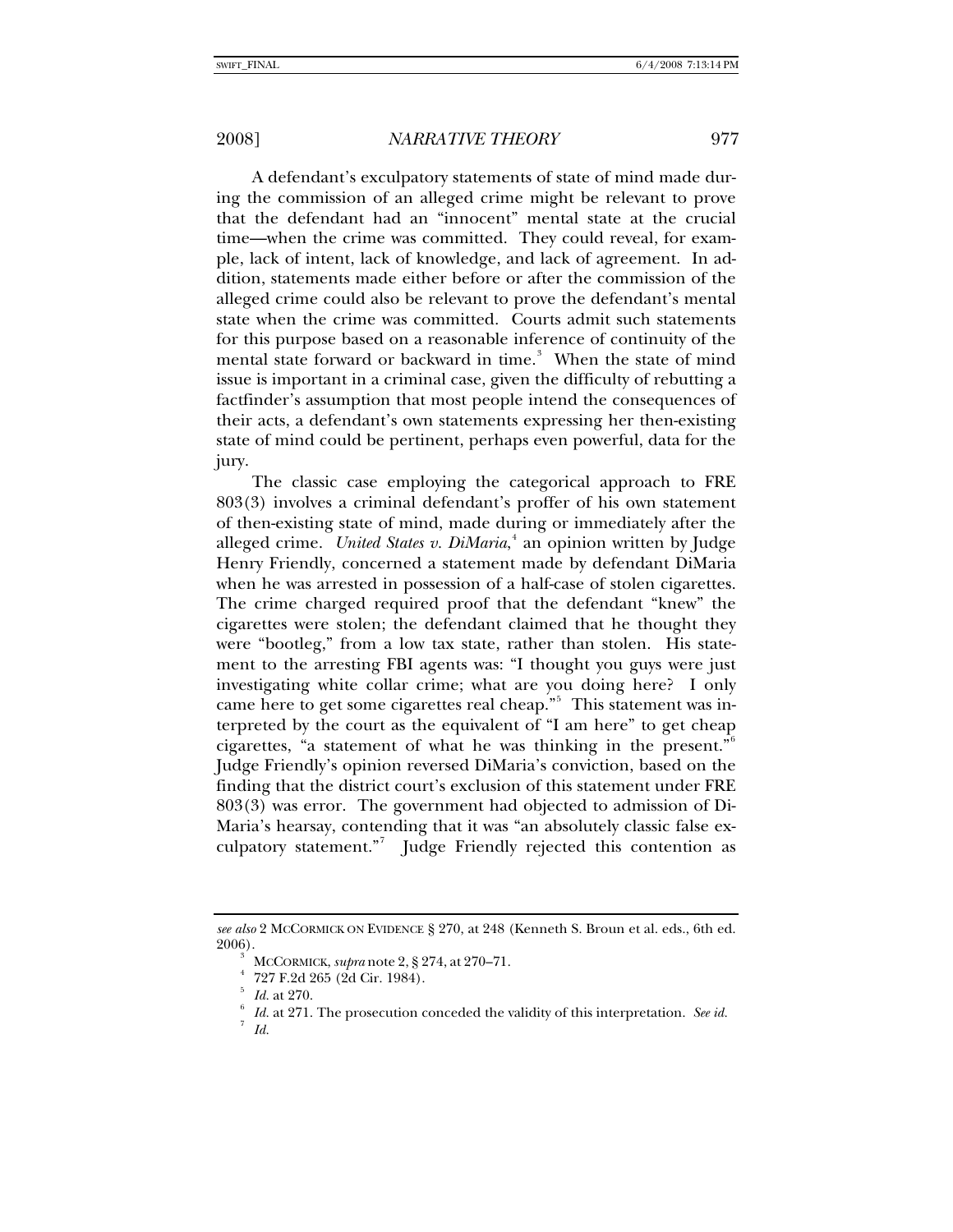grounds to exclude the statement and endorsed the categorical approach of the Federal Rules of Evidence as follows:

False it may well have been but if it fell within Rule 803(3), as it clearly did if the words of that Rule are read to mean what they say, its truth or falsity was for the jury to determine

. . . The Advisers' Introductory Note: The Hearsay Problem, endorses Professor Chadbourn's criticism of § 63(4)(c) of the Commissioner's proposed Uniform Rules of Evidence, saying, "For a judge to exclude evidence because he does not believe it has been described as 'altogether atypical, extraordinary . . . .'"

 It is doubtless true that all the hearsay exceptions in Rules 803 and 804 rest on a belief that declarations of the sort there described have "some particular assurance of credibility . . . ." But the scheme of the Rules is to determine that issue by categories; if a declaration comes within a category defined as an exception, the declaration is admissible without any preliminary finding of probable credibility by the judge, save for the "catch-all" exceptions of Rules  $803(24)$  and  $804(b)(5)$  and the business records exception of Rule 803(6) . . . even though this excludes certain hearsay statements with a high degree of trustworthiness and admits certain statements with a low one. This evil was doubtless thought preferable to requiring preliminary determinations of the judge with respect to trustworthiness, with attendant possibilities of delay, prejudgment and encroachment on the province of the jury. There is a peculiarly strong case for admitting statements like [defendant's], however suspect, when the Government is relying on the presumption of guilty knowledge arising from a defendant's possession of the fruits of a crime recently after its commission.

Judge Friendly's opinion is a strong statement of hearsay policy in favor of the categorical approach to the admission of hearsay. I have previously endorsed the categorical approach to FRE 803(3), as opposed to a judicially-created doctrine permitting judges to exclude criminal defendants' post-crime state of mind hearsay on grounds of untrustworthiness.<sup>[9](#page-3-1)</sup> My critique of this judicially-created doctrine, which I call the "timeliness test," is discussed in Part V.

This Article presents a new argument in favor of the categorical approach to FRE 803(3). It is that the narrative theory of jury decision-making, including the story model, the Supreme Court opinion in *Old Chief v. United States*,<sup>[10](#page-3-2)</sup> and the relative plausibility theory,

<sup>8</sup> *Id.* at 271–72 (internal citations omitted).

<span id="page-3-2"></span><span id="page-3-1"></span><span id="page-3-0"></span>*See, e.g.*, Eleanor Swift, *The Problem of "Trustworthiness" in the Admission of State of Mind Hearsay Under California and Federal Evidence Law*, 36 Sw. U. L. REV. 619 (2008).<br><sup>10</sup> 519 U.S. 172 (1997).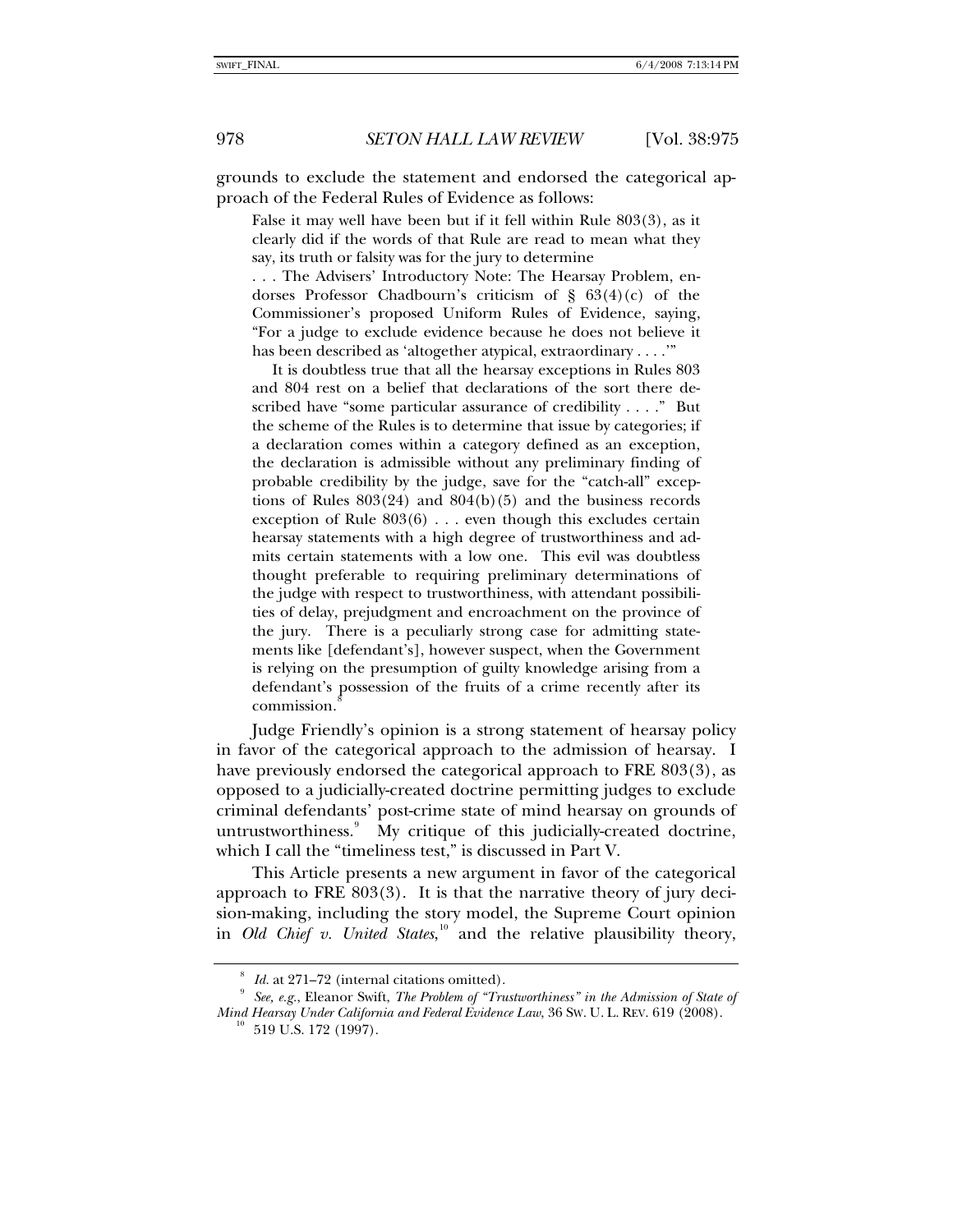strongly support the admission of defendants' post-crime hearsay statements of state of mind. Admission increases the probative value of a defendant's narrative, helps to satisfy the criteria that determine the jury's choice of the "best" story, and fulfills the need for competing stories that increase the efficacy of decision-making according to the story model. Had Judge Friendly been guided by the precepts of narrative theory, his decision on the admissibility of DiMaria's statement would have been exactly the same, although justified in very different terms.

## III. STATE OF MIND IS "CONSTRUCTED" WITHIN A NARRATIVE FRAMEWORK AT TRIAL

A criminal defendant's state of mind at the time of the alleged crime—defendant's "past mental state"—is a "constructed fact" because it can be known only through acts of interpretation by the decision-maker. Its "factual status is epistemically different from (and less clear than) exterior 'facts in the world,' and [is] generally inseparable from normative evaluations of responsibility and guilt."  $\Gamma$  Con-tributors to this Symposium agree.<sup>[12](#page-4-1)</sup> The mental states that are salient in criminal prosecutions illustrate why this is so. According to Professor Christopher Slobogin, proving the routine state of mind elements in criminal law, not even counting insanity and other forms of diminished capacity, poses some very difficult questions:

Did the defendant "know" or "appreciate" that his conduct at the time of the offense was wrong? Was he "compelled" to commit the criminal act? Did the defendant "premeditate" the crime? Was she aware of the risks her conduct posed? Did the defendant really feel that harm was imminent and that violence was the only way to prevent it? $13$ 

<span id="page-4-1"></span><span id="page-4-0"></span><sup>&</sup>lt;sup>11</sup> D. Michael Risinger, *Introduction*, 38 SETON HALL L. REV. 885 (2008).<br><sup>12</sup> Professor Keith Findley calls these "softer questions of truth" that are "normative, value-laden judgments." Keith A. Findley, *Innocents at Risk: Adversary Imbalance, Forensic Science, and the Search for Truth*, 38 SETON HALL L. REV. 893, 894 2008). Professor Christopher Slobogin asserts that past mental states are not objective facts that can be proved in the way that occurrences of acts can be. CHRISTOPHER SLOBOGIN, PROVING THE UNPROVABLE 43 (2007). "[*N*]*arrative thinking* dominates attempts to reconstruct mental state." *Id.* at 44. And Professor Andrew Taslitz describes the process of narrative thinking: "When jurors name a mental state as 'premeditation,' 'heat of passion,' or a 'belief in the imminent need to use deadly force in self-defense,' they are crafting an interpretation that partly embodies their own assumptions, attitudes, and beliefs." Andrew E. Taslitz, *A Feminist Approach to Social Scientific Evidence: Foundations*, 5 MICH. J. GENDER & L. 1, 26 (1998).<br><sup>13</sup> SLOBOGIN, *supra* note 12, at 44.

<span id="page-4-2"></span>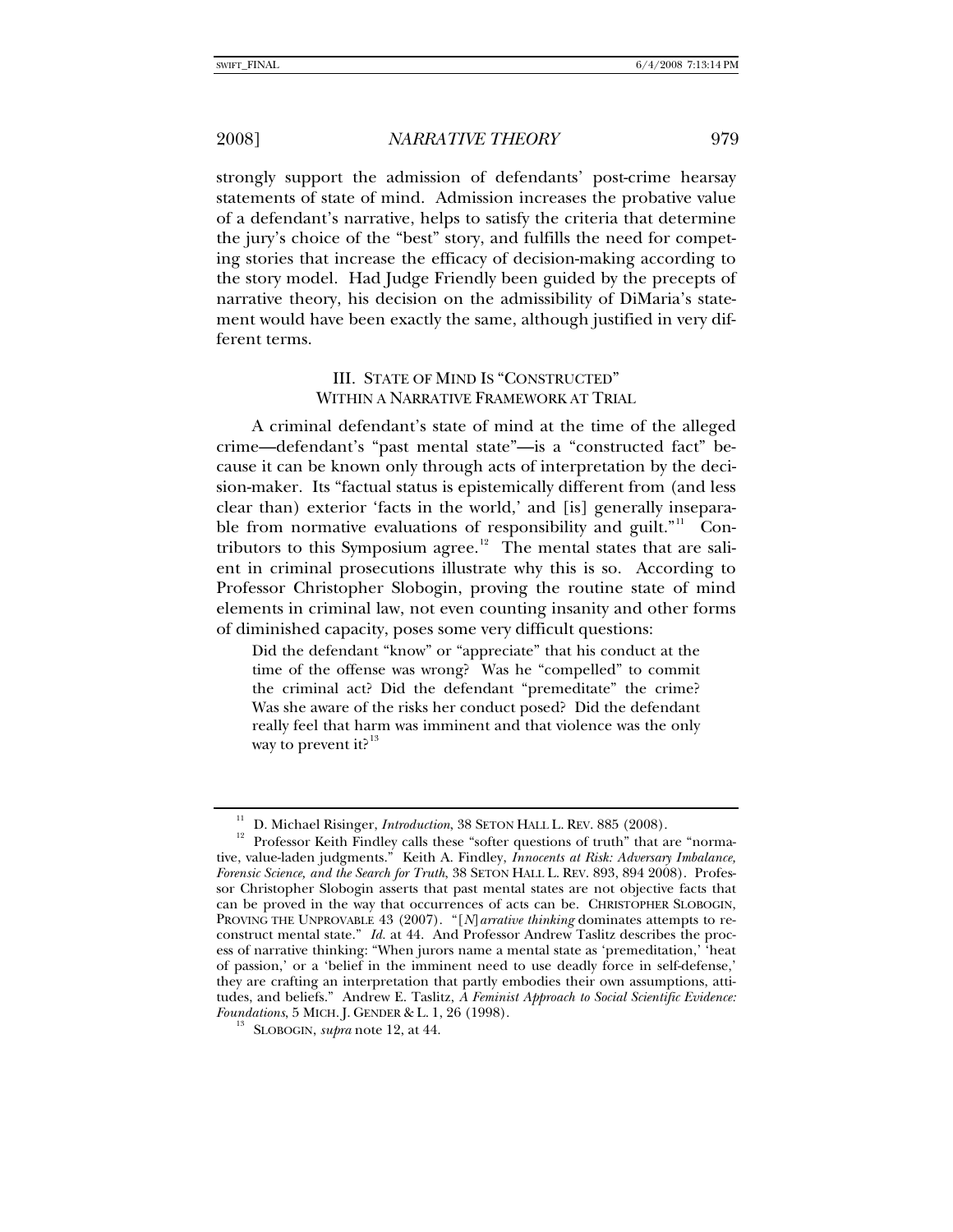The normative content of the state of mind element is obvious in crimes such as "knowing and willful preparation of false tax returns," "knowing and voluntary furtherance of a conspiracy to bring aliens into the United States," "predisposition to engage in criminal con-duct," and "conspiracy to possess drugs with intent to distribute."<sup>[14](#page-5-0)</sup> Fact finding about such states of mind requires a "contextually rich environment<sup>"[15](#page-5-1)</sup> of evidentiary facts, including detail about the crime, the events leading up to it and about the defendant herself. And because the state of mind issue encompasses normative evaluations of responsibility and guilt, the use of "narrative context" and "partisan adversary rhetoric"<sup>[16](#page-5-2)</sup> to prove it can be justified.

Proving the state of mind issue within a narrative context is not only epistemically effective, it is currently understood to be a necessary part of decision-making in criminal trials. There is considerable agreement that jury members construct facts and make determinations of "what happened" by evaluating evidence within the framework of a story, or narrative account, of the events central to the charged crime. This "narrative theory" of jury decision-making is founded on empirical work of social scientists, and it has been further investigated and refined by researchers and commentators who accept this basic view of how juries make decisions within the adversary system.<sup>[17](#page-5-3)</sup>

Different commentators use different terms to describe their explanation of narrative theory: the story model (Pennington & Hastie), a theory of story construc-

<span id="page-5-0"></span> $14$  These examples are drawn from the cases discussed in Part V, in which defendants' post-crime hearsay statements of state of mind were excluded as untrust-worthy. See infra note 74.

<span id="page-5-1"></span><sup>&</sup>lt;sup>15</sup> D. Michael Risinger, *Unsafe Verdicts: The Need for Reformed Standards for the Trial and Review of Factual Innocence Claims, 41 HOUS. L. REV. 1281, 1295 (2004).* 

<span id="page-5-2"></span><sup>&</sup>lt;sup>16</sup> Id. at 1299, 1301. See also W. LANCE BENNETT & MARTHA S. FELDMAN, RECONSTRUCTING REALITY IN THE COURTROOM 57–61 (1981) (using two cases to illustrate how normative understandings and aesthetic judgments of excusable and inex-

<span id="page-5-3"></span>cusable behavior are based on contextual facts).<br><sup>17</sup> There is a vast literature on narrative and the law in general which is not directly pertinent to this Article. Much of it is cited in John B. Mitchell, *Evaluating Brady Error Using Narrative Theory: A Proposal for Reform*, 53 DRAKE L. REV. 599, 608–13 (2005). I use the term "narrative theory" to refer to a limited portion of that literature which focuses on how narrative framework shapes decision-making at trial. Major sources include ANTHONY G. AMSTERDAM & JEROME BRUNER, MINDING THE LAW 110–42 (2000); BENNETT & FELDMAN, *supra* note 16; ROBERT P. BURNS, A THEORY OF THE TRIAL (1999); REID HASTIE, STEVEN D. PENROD & NANCY PENNINGTON, INSIDE THE JURY 22–23, 163–64 (1983); Nancy Pennington & Reid Hastie*, A Cognitive Theory of Juror Decision Making: The Story Model*, 13 CARDOZO L. REV. 519 (1991); Doron Menashe & Mutal E. Shamash, *The Narrative Fallacy*, 3 INT'L COMMENT. EVID. 6–8 (2006); Dan Simon, *A Third View of the Black Box: Cognitive Coherence in Legal Decision Making*, 71 U. CHI. L. REV. 511 (2004) (presenting cognitive theories derived from an emerging body of research called coherence-based reasoning).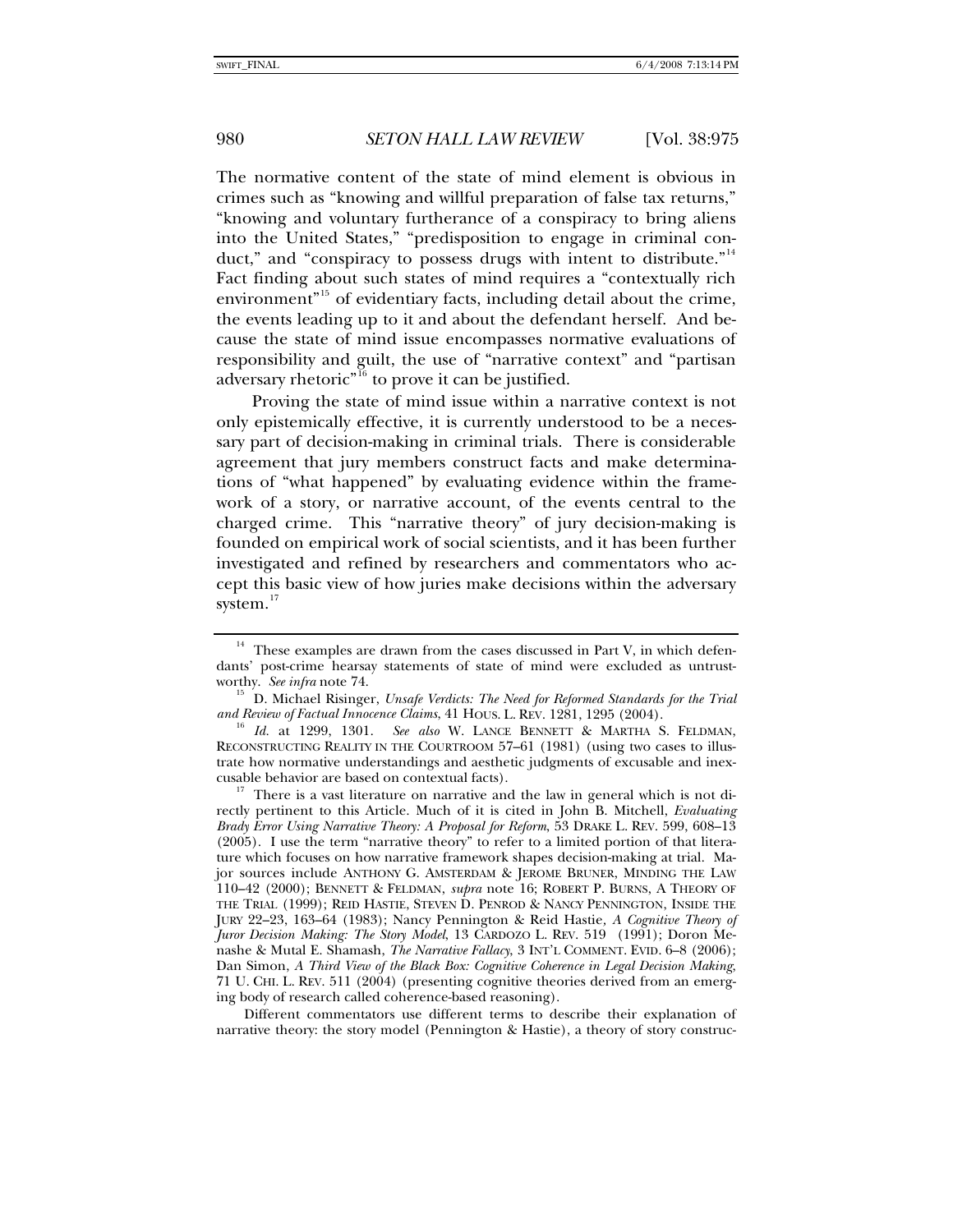What is a "narrative" or "story" in the context of a criminal trial? Put simply by Nancy Pennington and Reid Hastie, authors of a series of articles and books presenting their research and conclusions about the "story model" of juror cognition and decision-making:

Stories involve human action sequences connected by relationships of physical causality and intentional causality . . . . Stories appear to be organized into units that are often called *episodes*  . . . . [E]pisode[s] should contain events which fulfill particular roles and are connected by certain types of causal relationships.<sup>1</sup>

Jurors construct stories from "case specific information acquired during the trial, . . . [generalized background] knowledge about events similar in content to those that are the topic of dispute, . . . and generic expectations about what makes a complete story."[19](#page-6-1) At the end of this process of evaluating the evidence, jurors will usually accept one story as the "best" account of "what happened."<sup>[20](#page-6-2)</sup> Finally, at the decision-making stage, jurors will learn from judicial instructions the verdict definitions that are available to them. They will then "match" the story they have accepted with the verdict definitions. This is "a

tion and social judgment (Bennett and Feldman), narrative (Amsterdam & Bruner). There is, however, strong consensus on how a narrative framework works to enable jurors to make sense of the information presented to them at trial and how competing narratives frame their decisions about "what happened." It is this consensus that I rely on in this Article and that I refer to as "narrative theory." When commenta-

<span id="page-6-0"></span><sup>&</sup>lt;sup>18</sup> Pennington & Hastie, *supra* note 17, at 525. Amsterdam and Bruner offer the following description of the "inherent structure" of stories:

<sup>[</sup>H]uman-like characters . . . capable of willing their own actions, forming intentions, holding beliefs, having feelings . . . a plot with a beginning, a middle and an end [which] requires . . . (1) an initial steady state  $\dots$  (2) that gets disrupted by Trouble  $\dots$  (3)  $\dots$  evoking efforts at redress or transformation, which succeed or fail, (4) so that the old steady state is restored or . . . transformed . . . .

Stories conclude by drawing out a relationship between the tale that was told and the act of telling it, for example a "moral of the story." AMSTERDAM & BRUNER, *supra* note 17, at 113–14.

Bennett and Feldman describe the function of stories as follows:

Stories are everyday communication devices that create interpretive contexts for social action . . . . [P]eople use stories as a means of conveying selective interpretations of social behavior to others . . . . The overriding judgmental tasks in a [criminal] trial involve constructing an interpretation for the defendant's alleged activities and determining how that interpretation fits into the set of legal criteria that must be applied to the defendant's behavior.

<span id="page-6-2"></span><span id="page-6-1"></span>BENNETT & FELDMAN, *supra* note 16, at 7–8.<br><sup>19</sup> Pennington & Hastie, *supra* note 17, at 522.<br><sup>20</sup> *Id.* at 527.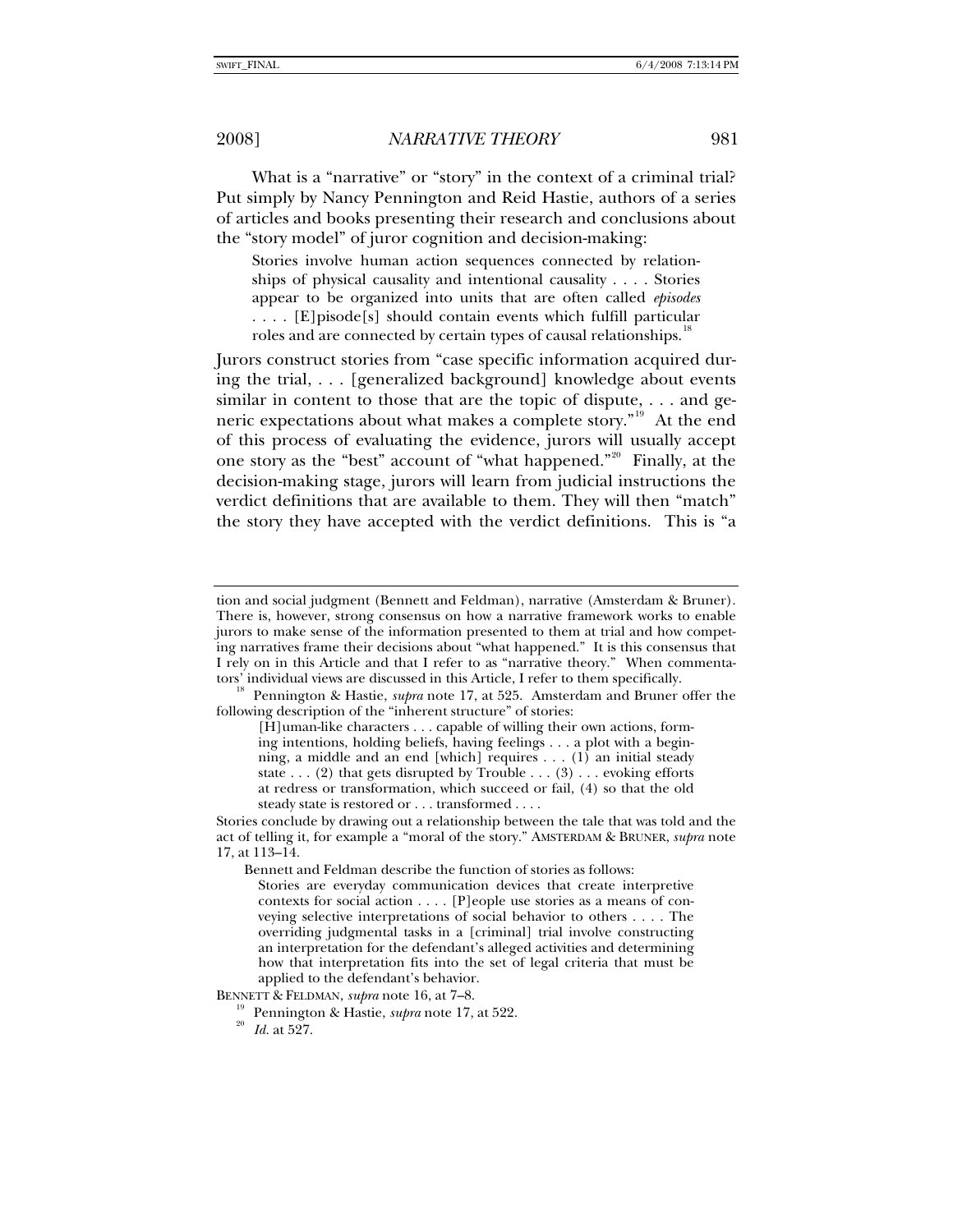classification process in which the best match between the accepted story's features and verdict category features is determined."<sup>[21](#page-7-0)</sup>

According to Professors Lance Bennett and Martha Feldman, "This theory of stories . . . explains how ordinary persons can make sophisticated judgments about complex information even in situations, like the courtroom, in which there are few familiar formal cues to guide the process."<sup>[22](#page-7-1)</sup> The framework of a story provides an analytical device that is necessary to the basic tasks of the decision-maker, which are as follows: to "organize and reorganize large amounts of constantly changing information" that is presented through "conflicting testimony, disorienting time lapses, . . . the perspectives of many witnesses and experts, and a confusing array of subplots"; to keep "the focus of attention on the alleged criminal behavior in a case and . . . [to bring] the bulk of the supporting information to bear on the interpretation of that behavior"; to "enable people to make systematic comparisons between stories" that can satisfy the normative standards of fairness, objectivity, and the test of reasonable doubt"; and to "produce interpretations that can be categorized easily within the le-gal statutes that apply to a case."<sup>[23](#page-7-2)</sup>

<span id="page-7-0"></span> $21$  *Id.* at 530. The story model has been broadly accepted within cognitive psychology, although much of its theorizing remains untested:

The model is an extension of basic research on the cognitive representation of narrative information . . . . The story model is a psychologically plausible account of juror decisionmaking, and it is the only model in which serious consideration is given to the role of memory processes during trial, but more research is needed to establish its predictive validity and heuristic value for generating testable hypotheses.

Robert J. MacCoun, *Experimental Research on Jury Decision-Making*, 244 SCI. 1046, 1047 (1989). According to Professor Dan Simon, "[c]oherence research fits with the story model . . . . Inferences . . . are based on constructed representations of coherence, and it is these constructed representations that ultimately determine the verdicts." Simon, *supra* note 17, at 563. Professor Simon also contends that coherence theory is more broadly applicable than the story model insofar as it extends beyond narratives of "human intentionality" to which, he asserts, the story model is confined. *Id.* at 564.

Other researchers believe that the final stage of verdict selection may not be as simple as that portrayed in the story model. They have developed a theory of "parallel constraint satisfaction modeling of deliberative coherence" which allows jurors to "attempt to address multiple goals that compete to be satisfied. Verdict options [in civil cases] . . . may be used by legal decision makers . . . simultaneously to fulfill compensatory, expressive, punishment, deterrence, distributive justice and moral cleansing goals along with other normative and non-normative goals." Jennifer K. Robbennolt, John M. Darley & Robert J. MacCoun, *Symbolism and Incommensurability in Civil Sanctioning: Decision Makers as Goal Managers*, 68 BROOK. L. REV. 1121, 1154,

<span id="page-7-2"></span><span id="page-7-1"></span><sup>&</sup>lt;sup>22</sup> BENNETT & FELDMAN, *supra* note 16, at 64.<br><sup>23</sup> *Id.* at 8–10.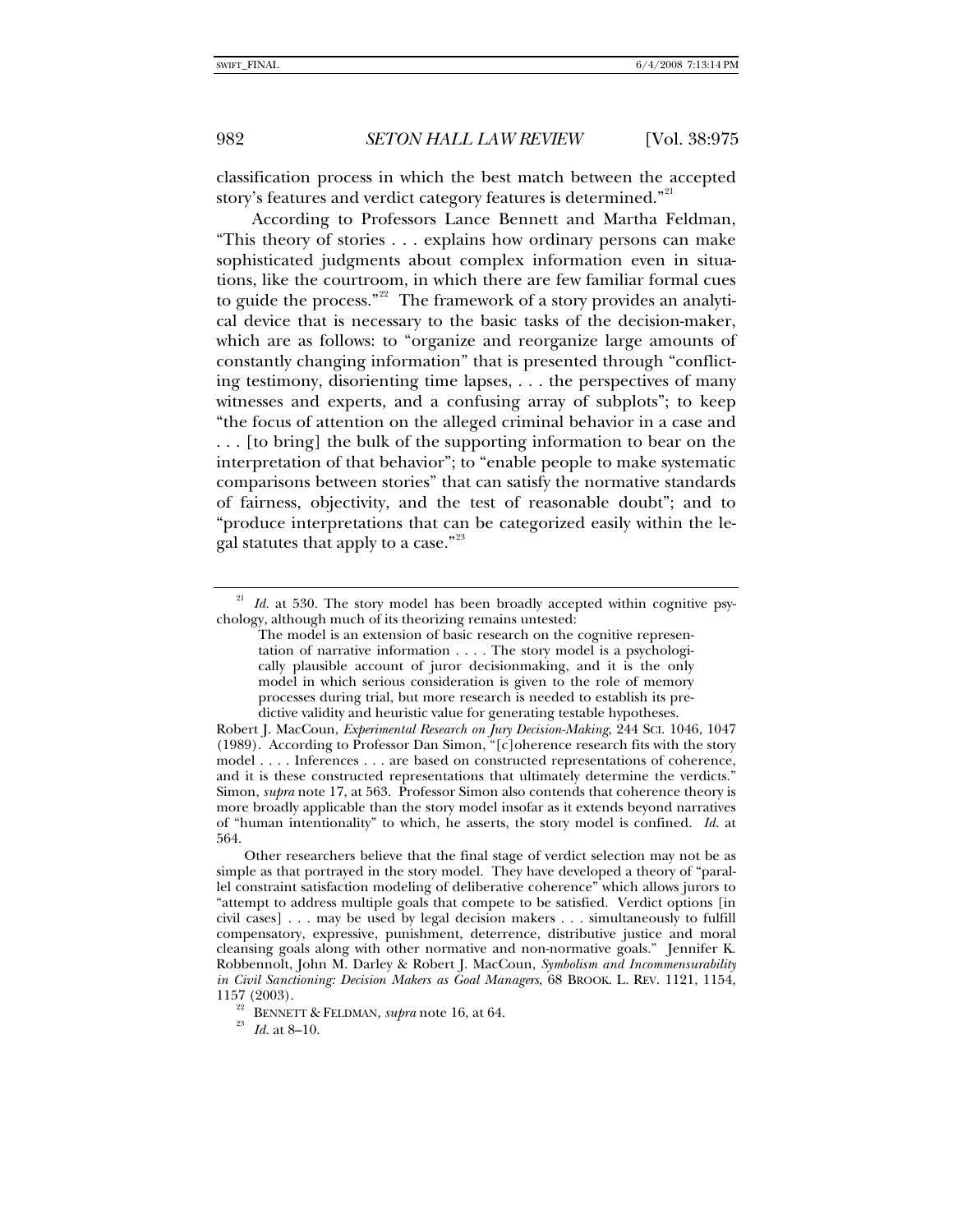When defendants offer their own state of mind hearsay statements to prove that they had an "innocent" state of mind at the time of the alleged crime—that is, a state of mind that did not satisfy the legal definition of a "guilty" state of mind—typically this state of mind fits within a larger story of "what happened." The *DiMaria* case exemplifies this. The relevance of DiMaria's state of mind hearsay ("I only came here to get cigarettes real cheap") is that it tends to show that he believed the cigarettes in his trunk were bootleg, not stolen, which would then decrease the probability that he "knew" they were stolen, an essential element of the crime charged. The probative value of DiMaria's hearsay statement for the jury would depend on how it related to the entire body of evidence admitted at trial. Di-Maria's story that he thought the cigarettes were bootleg might have been buttressed by other facts indicating what DiMaria "knew,"<sup>[24](#page-8-0)</sup> other statements of DiMaria's intent, or his past behavior regarding bootleg cigarettes. Under narrative theory, the probative value of his statement would not be evaluated atomistically. Within the context of the larger narrative, DiMaria's exclamation to the FBI might not have seemed like a "classic false exculpatory statement." <sup>[25](#page-8-1)</sup> Part IV explains why this is so.

# IV. BASIC PRINCIPLES OF NARRATIVE THEORY SUPPORT THE ADMISSION OF DEFENDANT'S STATE OF MIND HEARSAY

Three basic principles underlie the successful functioning of the narrative theory of decision-making. First, effective story construction requires specific, concrete facts. Then, the criteria for choosing the "best" story assume that the decision-maker has access to a rich array of evidence. Finally, objective and fair outcomes are more likely to be achieved when there are alternative competing stories which the de-

<span id="page-8-0"></span><sup>&</sup>lt;sup>24</sup> The prosecution's case against DiMaria was circumstantial. See United States v. DiMaria, 727 F.2d 265, 267–68 (2nd Cir. 1989). Eight days after a truckload of cigarettes had been stolen, DiMaria was seen at his social club walking and talking with men who the FBI knew had custody of the stolen truckload. *Id.* at 267. The stolen cigarettes were transferred into a series of trailers which were finally stored and guarded in a truck yard. *Id.* at 268. On the afternoon of DiMaria's arrest, he arrived at the yard and helped unload the cigarettes from the trailers into a van. *Id.* This is DiMaria's only observed incriminating act before he drove out of the yard with the half-case of cigarettes in his trunk and was immediately arrested. *Id.* More incriminating was a document seized from another co-defendant which indicated that Di-Maria may have received fifty cases of the cigarettes as they were being transferred between trailers the day before the arrest. *Id.* The Second Circuit opinion does not describe any defense evidence other than the statement DiMaria made to the arresting FBI officer. *See id.* at 270. 25 *Id.* at 271.

<span id="page-8-1"></span>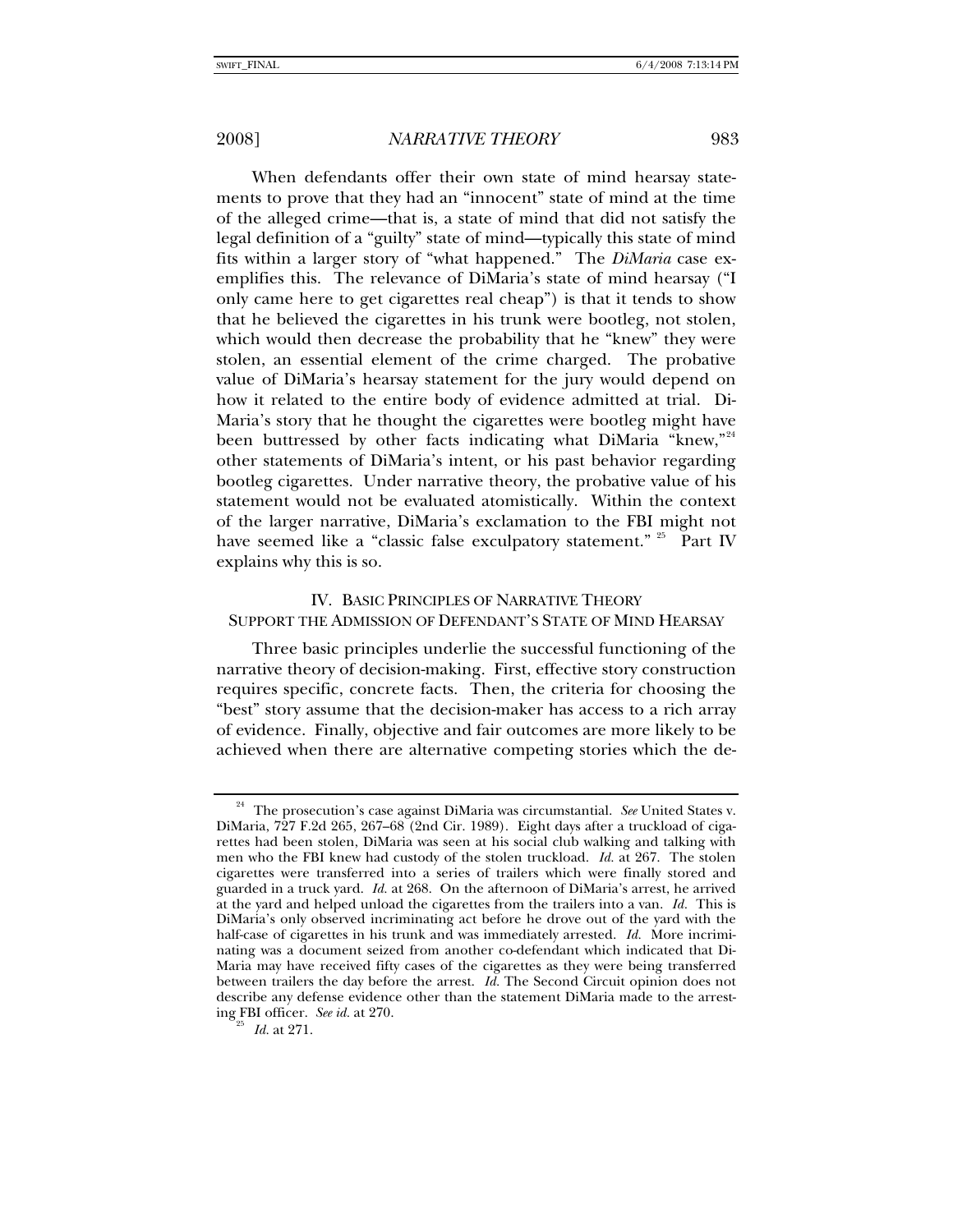cision-maker tests against each other in determining which story fits best with the available evidence. All three principles demonstrate the high probative value of defendants' state of mind hearsay and justify its admission into evidence.

## *A. Specific and Concrete Evidentiary Facts Have Probative Value Beyond the Linear Proof of an Essential Element*

Justice Souter's majority opinion in *Old Chief v. United States*<sup>[26](#page-9-0)</sup> has been interpreted as an implicit acknowledgement that a narrative framework underlies jury decision-making in criminal trials. Commentators agree that the opinion places the Supreme Court's imprimatur on the prosecution's ability to use evidence in order to help "tell an involving and coherent story."<sup>[27](#page-9-1)</sup> The opinion itself discusses two reasons why effects on narrative increase the probative value of proffered items of evidence.

Justice Souter calls these narrative effects "evidentiary richness" and "narrative integrity."<sup>[28](#page-9-2)</sup> In explaining evidentiary richness, Justice Souter makes two points: (1) a single specific, concrete item of evidence can increase (or decrease) the probability of several issues and/or essential elements in a case, and thus has probative value "beyond any linear scheme of reasoning";  $2^9$  (2) specific and concrete items of evidence have probative value simply by telling a more colorful story, thereby adding to the momentum of the narrative, and, more controversially, increasing "the willingness of the jurors to draw the inferences . . . not just to prove a fact but to establish its human significance  $\dots$  and so to implicate the law's moral underpinnings."<sup>[30](#page-9-4)</sup> Justice Souter concludes that evidence may be used by the prosecution "as much to tell a story of guiltiness as to support an inference of guilt, to convince the jurors that a guilty verdict would be morally reasonable as much as to point to the discrete elements of a defen-dant's legal fault."<sup>[31](#page-9-5)</sup>

 $26$  519 U.S. 172 (1997).

<span id="page-9-1"></span><span id="page-9-0"></span><sup>27</sup> John H. Blume, Sheri L. Johnson & Emily C. Paavola, *Every Juror Wants a Story: Narrative Relevance, Third Party Guilt and the Right to Present a Defense*, 44 AM. CRIM. L. REV. 1069, 1100 (2007); Richard O. Lempert, *Narrative Relevance, Imagined Juries, and a Supreme Court Inspired Agenda for Jury Research*, 21 ST. LOUIS U. PUB. L. REV. 15, 16 (2002); Menashe & Shamash, *supra* note 17, at 37, n.133; Mitchell, *supra* note 17, at 606–07; Risinger, *supra* note 15, at 1306; D. Michael Risinger, *John Henry Wigmore, Johnny Lynn Old Chief, and "Legitimate Moral Force"—Keeping the Courtroom Safe for Heartstrings and Gore*, 49 HASTINGS L.J. 403, 456 (1998); Simon, *supra* note 17, at 565–67.<br><sup>28</sup> Old Chief v. United States, 519 U.S. 172, 183 (1997).<br><sup>29</sup> Id. at 187.<br><sup>30</sup> Id. at 187–88.<br><sup>31</sup> Id. at 188.

<span id="page-9-2"></span>

<span id="page-9-5"></span><span id="page-9-4"></span><span id="page-9-3"></span>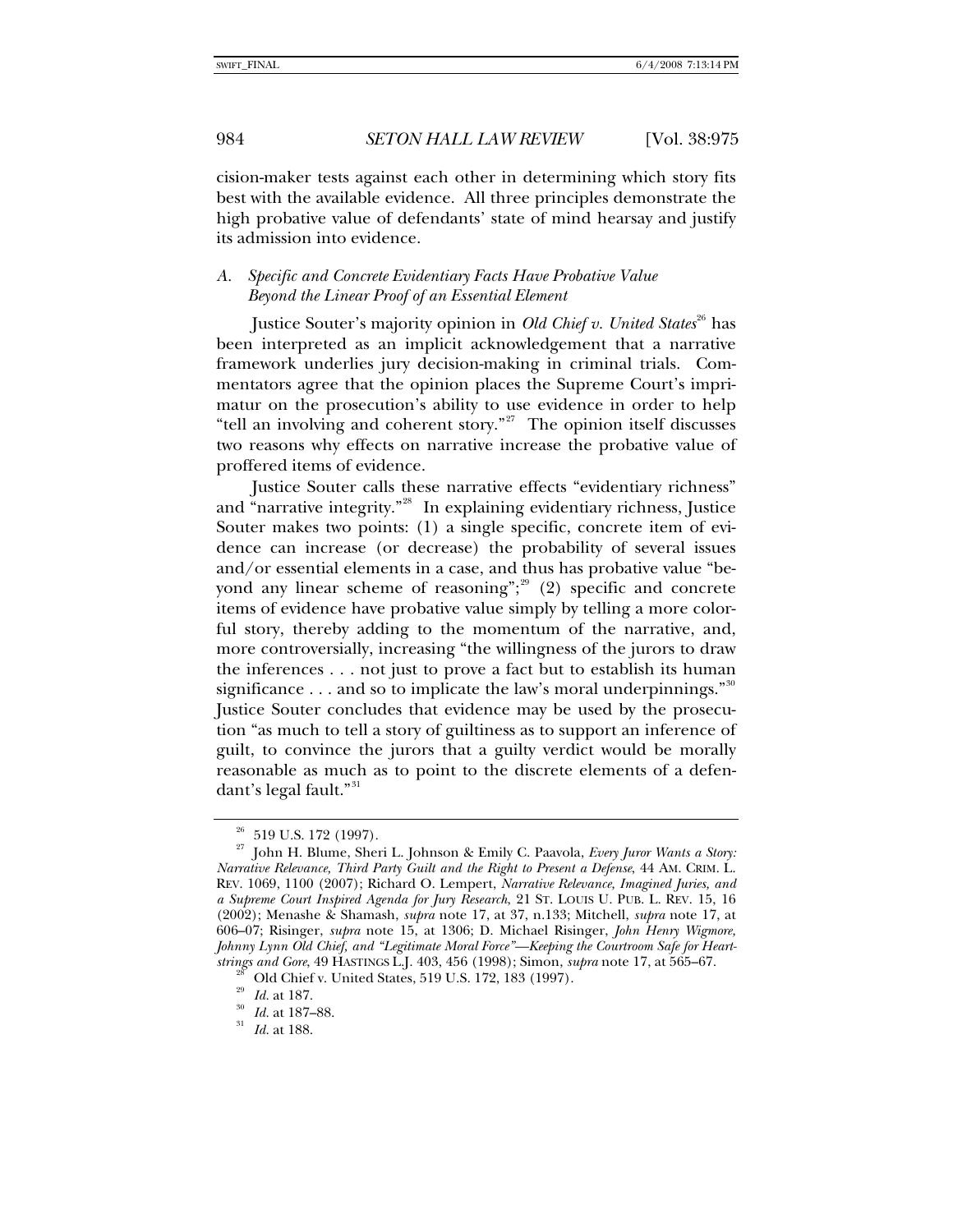An evidentiary fact's "narrative integrity" also enhances its probative value because, according to the *Old Chief* opinion, jurors come to the courthouse with a storehouse of expectations "about what proper proof should be."<sup>[32](#page-10-0)</sup> Justice Souter asserts that evidence describing "a train of events *naturally* related" will raise jurors' expectation that they should learn about "every ingredient of that *natural* se-quence the same way."<sup>[33](#page-10-1)</sup> Although the "trains" or "sequences of events" that prosecutors prove to juries are by no means *natural*,<sup>[34](#page-10-2)</sup> they may raise expectations based on the *narrative* sequence that the prosecution constructs at trial. Jurors have expectations that a "complete" story is based on socially constructed narratives about human goals and motivations, crimes and crime detection, etc., and it is these frameworks by which jurors attach significance to the prosecution's lines of proof. Gaps in such frameworks would disappoint jurors and, under the reasoning in *Old Chief*, would weaken the probative force of the prosecution's case. Items of evidence may thus take on added value under narrative theory simply because they add narrative integrity; they help to tell a "complete" story that has a better chance of satisfying the jury's expectations.<sup>[35](#page-10-3)</sup>

In the *Old Chief* opinion, this discussion of evidentiary richness and narrative integrity had as its foil a criminal defendant's request to stipulate to his status as a convicted felon. The Court rejected the prosecution's argument that it should be able to prove that status through specific evidence of the type of crime committed by the defendant and held that the stipulation as to status had to be ac-cepted.<sup>[36](#page-10-4)</sup> Ironically, therefore, Justice Souter's opinion rejected the application of the concepts of evidentiary richness and narrative integrity that it had just described.

However, the broadened definition of probative value set forth in such detail in *Old Chief*, and the opinion's implicit reliance on narrative theory to support it, have potentially far-reaching consequences for evidence law that have begun to be explored in legal commen-

<span id="page-10-1"></span><span id="page-10-0"></span><sup>&</sup>lt;sup>32</sup> Id. at 188.<br><sup>33</sup> Id. at 188–89 (emphasis added). I emphasize the Justice's use of the word *natural* to underscore my disagreement with it. *See infra* note 34.

<span id="page-10-2"></span><sup>&</sup>lt;sup>34</sup> A party's proof of a sequence of events certainly does not exist in *nature*; it is highly constructed by the demands of the adversary system, the rules of evidence, and the availability of evidentiary material. Nor do sequences of events trigger expectations in the minds of jurors because *nature* has planted them there.<br><sup>35</sup> The importance of "completeness" in the theory of how jurors choose the best

<span id="page-10-4"></span><span id="page-10-3"></span>story of "what happened" is described in Part IV.C., *infra*. 36 *Old Chief*, 519 U.S. at 190–92.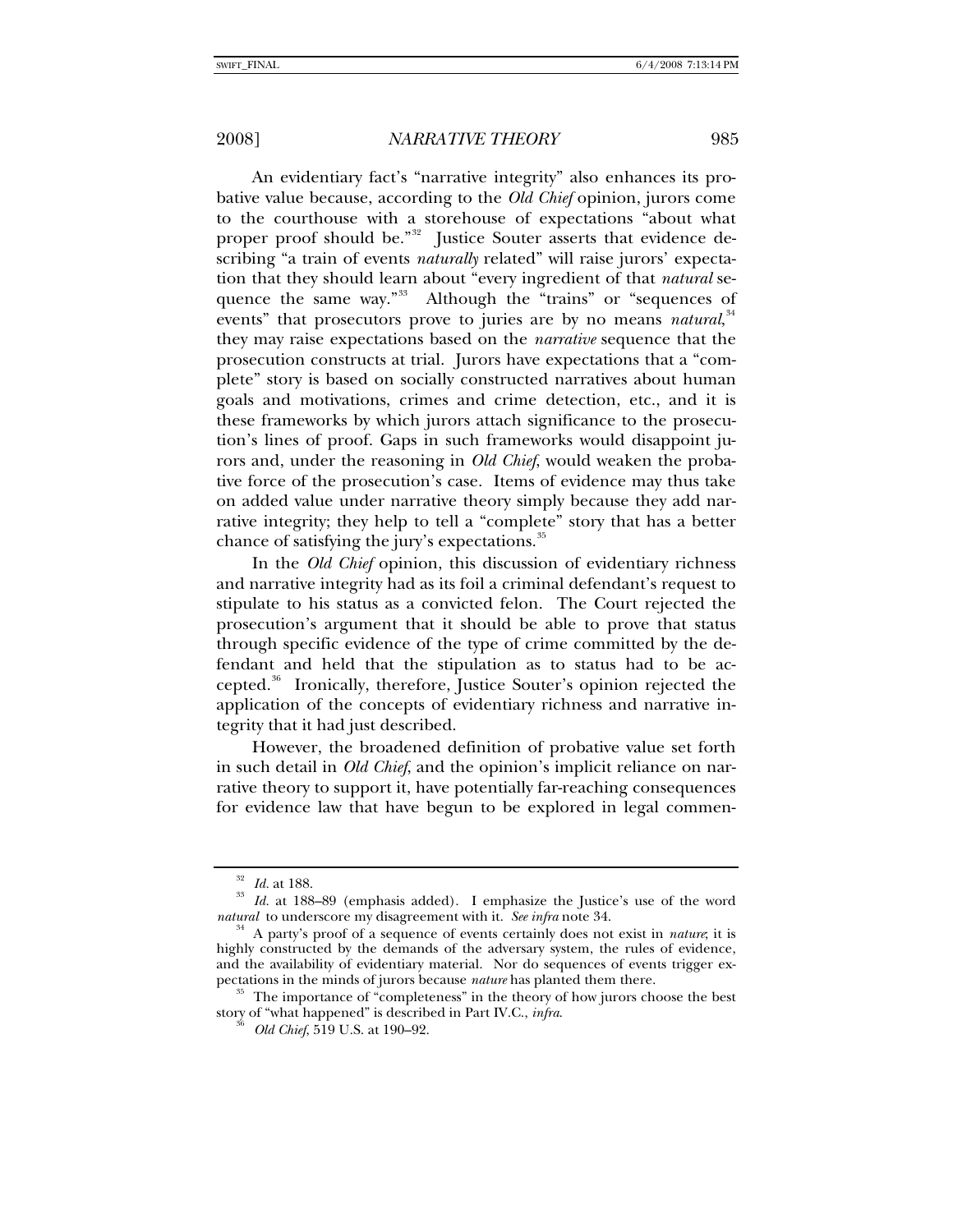$tary$ <sup>[37](#page-11-0)</sup> Creative legal arguments are being mounted that take both of these concepts beyond the application of FRE 403.<sup>[38](#page-11-1)</sup> This Article contends that a defendant's post-crime state of mind hearsay adds both evidentiary richness and narrative integrity to a defendant's version of "what happened" in addition to its linear effect on the state of mind element of the crime. Thus its heightened probative value justifies admission under narrative theory, as well as under the categorical approach of FRE 803(3), despite the prosecutor's concern that it appeared to be "a classic false exculpatory statement."

DiMaria's specific statement ("I only came here to get cigarettes real cheap") would bring "evidentiary richness" to the defense narrative. In *Old Chief*, Justice Souter identified the core issues in a criminal case as "the natural sequence of what the defendant is charged with thinking and doing to commit the current offense.<sup>"[39](#page-11-2)</sup> It is on these core issues, according to the opinion, that the prosecution is free to offer evidence that forms an eventful, colorful narrative, full of rich descriptive detail. DiMaria's statement addresses the same core issues—what he is charged with knowing and thinking. It is his own statement, proved through the testimony of the arresting FBI officer. It is specific, colorful and adds detail ("I thought you guys were just investigating white collar crime; what are you doing here?") that humanizes DiMaria. Were the hearsay statement excluded, DiMaria's story would be impoverished. Whether its ultimate effect would be to DiMaria's benefit or detriment is up to the jury.

A defense story also requires narrative integrity and should have the opportunity to meet the expectations of the jury. If DiMaria really believed the cigarettes were bootleg, a jury might well expect that he would have said so when he was arrested. Were the hearsay statement excluded, the jurors' expectations might be disappointed. DiMaria's own explanation of his mental state would either be erased (if he did not testify), or rendered less convincing because of this narrative gap.

<span id="page-11-0"></span><sup>37</sup> Courts have not, however, read the opinion to require the prosecution to accept a stipulation other than the "convicted felon" status issue involved in *Old Chief* itself. 38 *See, e.g.*, Blume, Johnson & Paavola, *supra* note 27, at 1099–1103 (incorporating

<span id="page-11-2"></span><span id="page-11-1"></span>the right to tell a plausible story into the right to present third party guilt evidence); Mitchell, *supra* note 17, at 620 (proposing that appellate courts "evaluate the impact of withheld information [in violation of *Brady v. Maryland*] by assessing the additional and/or alternative stories which could have been told in closing argument with the withheld information").<br><sup>39</sup> *Old Chief*, 519 U.S. at 191.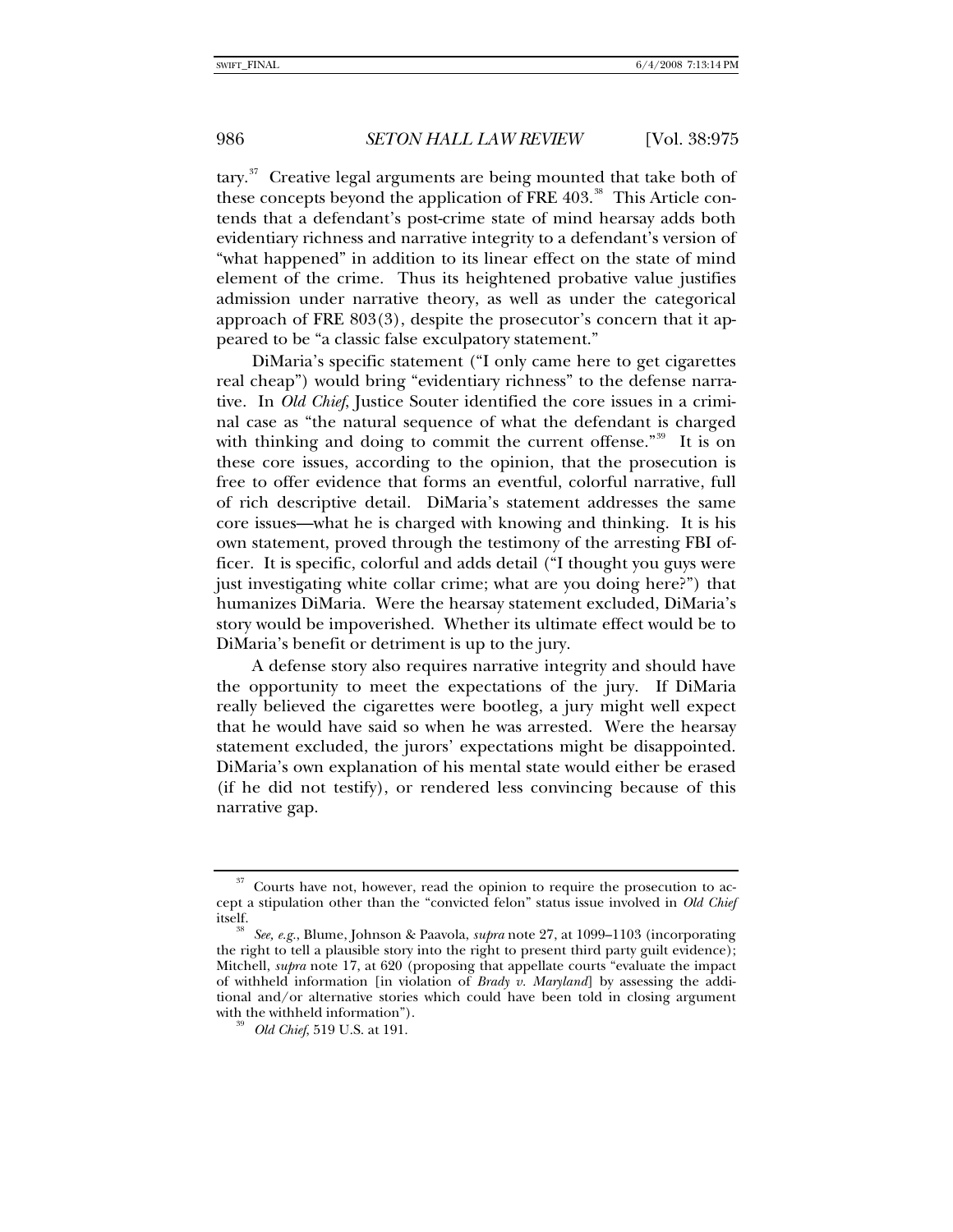## *B. The Story Model's Criteria for Choosing the Best Fitting Story*

The story model of jury decision-making, developed primarily by Professors Nancy Pennington and Reid Hastie, posits that during and after story construction at trial, factfinders choose the story that best fits the evidence presented since "[m]ore than one story may be con-structed by the juror."<sup>[40](#page-12-0)</sup> Their research has revealed several criteria that factfinders use to make this choice, and that also determine factfinders' level of confidence in that story. These criteria include coverage (the extent to which the story accounts for the evidence), coherence (consistency, plausibility, and completeness), and uniqueness (more than one coherent explanation reduces confi-dence in any one story).<sup>[41](#page-12-1)</sup> Plausibility means that the factfinder is likely to accept a story that "corresponds to the decision maker's knowledge about what typically happens in the world."<sup>[42](#page-12-2)</sup> Completeness means that the expected structure of the story "has all of its parts."<sup>[43](#page-12-3)</sup> If there is "[m]issing information, or lack of plausible infer-ences,"<sup>[44](#page-12-4)</sup> or if a story's episodes fail to hang together due to the jury's lack of belief in an actor's "motives, plans and intentions,"[45](#page-12-5) a story will be less complete and less convincing.

The criteria of plausibility and completeness support the analysis of probative value made in *Old Chief* discussed above. To persuade the jury to choose their story, the adversaries need to offer detailed facts, including background and context about the central events and central actors. It could not be known for certain ex ante what evidence would satisfy the factfinder's expectations of a "complete" story, nor which facts would trigger those inferences which correspond to the ways in which the factfinders view, and have experienced, events in the real world. Therefore, evidence that passes a

<span id="page-12-1"></span><span id="page-12-0"></span><sup>&</sup>lt;sup>40</sup> Pennington & Hastie, *supra* note 17, at 527.<br><sup>41</sup> Nancy Pennington & Reid Hastie, *The O.J. Simpson Stories: Behavioral Scientists' Reflections on* The People of California v. Orenthal James Simpson, 67 U. COLO. L. REV. 957, 960–61 (1996). A related theory of story selection—the "parallel constraint satisfaction model of explanatory coherence"—is presented in Robbennolt, Darley, and MacCoun, *supra* note 21, at 1151–52: "[D]ecision makers 'construct an interpretation that fits with the available information better than alternative interpretations.'" (quoting PAUL THAGARD, COHERENCE IN THOUGHT AND ACTION 16 (2000)). The authors note that this theory "is consistent with psychological understanding of juror decision making" such as the story model, and that their "[c]onnectionist model[] provide[s] a formal structure for the mechanism by which the coherence of different stories is evaluated."  $Id$ . at 1152–53.

<span id="page-12-3"></span><span id="page-12-2"></span><sup>&</sup>lt;sup>42</sup> Pennington & Hastie, *supra* note 17, at 528.  $I_d$ 

<span id="page-12-5"></span><span id="page-12-4"></span><sup>44</sup> Pennington & Hastie*, supra* note 41, at 961. 45 *Id.*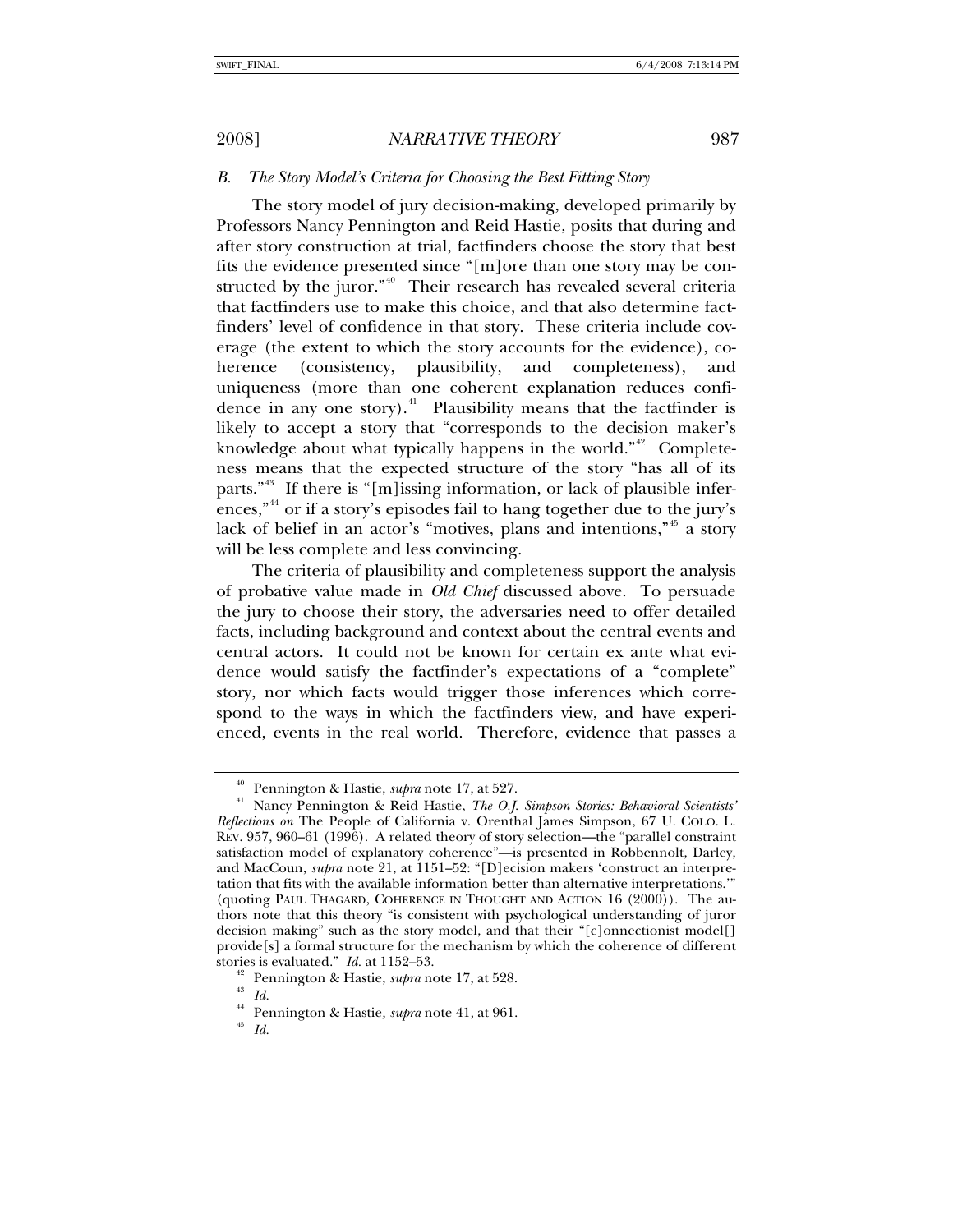minimum threshold of probability to affect jurors' expectations of a complete and plausible story should be admitted under narrative theory.<sup>[46](#page-13-0)</sup>

DiMaria's statement to the FBI agent could be the kind of thing a juror would expect an innocent person to say upon arrest. Conversely, the statement could strike some jurors as self-serving and likely to be false. It would diminish the effective operation of the story model if courts admitted evidence supportive of only one side's story for evaluation by the jury.

## *C. Narrative Theory Assumes that Factfinders Will Decide Between Competing Narratives or Stories*

The adversary system structures adjudicatory decision-making such that, in most litigated cases, there are at least two competing narratives offered to the factfinder during the course of a trial. These narratives are made up of conflicting ways to view the evidence presented and alternative inferences drawn from that evidence. Narratives among jurors can differ because jurors bring with them differing experiences and generalized knowledge about how the world works and about what makes a complete narrative. Competing narratives can be triggered by contradictory arguments made by the party opponents, or can be developed by the jurors themselves.

Commentators emphasize the function that conflicting narratives perform in jury decision-making. They require the jury to choose, and thus to employ the selection criteria discussed in Part IV.B.

In trials . . . jurors generally confront a body of undisputed evidence which has been contextualized within two competing stories about the crime (the central action) in dispute. The jurors know that both of the stories cannot be true, and their task is to find the one that assimilates the known facts more completely, more consistently, and with fewer problematic inferences. The "facts". . . may impose some limits on what a structurally adequate story can look like, but . . . there is a remarkable margin of freedom available for the symbolization of competing stories about the disputed action.<sup>4</sup>

The competition between stories is seen as crucial to the jury's role in adjudicatory fact finding:

There is not just one story, or theory of the case, but at least two. The doubling of competing stories alerts the jury to the gap be-

<span id="page-13-1"></span><span id="page-13-0"></span><sup>46</sup> *See infra* note 110 and accompanying text. 47 BENNETT & FELDMAN, *supra* note 16, at 90.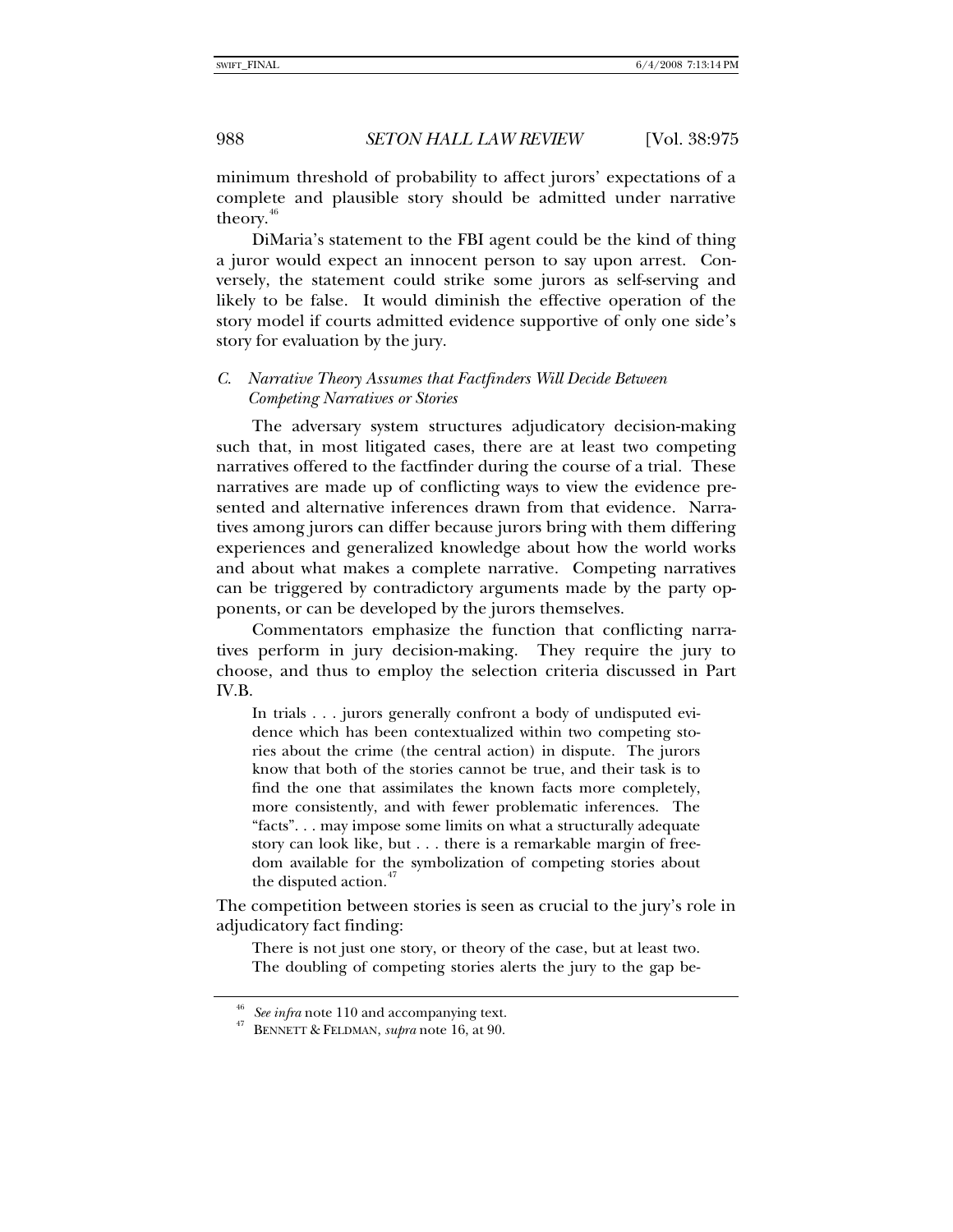tween any human event and the telling of it. It allows the jury to begin to assess the relative power of those stories. One of the axes of comparison is which story is more likely to be *true*, which is most consistent with the empirical generalizations that partially constitute common sense.<sup>4</sup>

Not all criminal defendants are able to mount a defense based on an alternative story that competes with the prosecution. Under their theory of story construction, Professors Bennett and Feldman have identified three defensive strategies for the criminal defendant to use at trial. Only one, the "reconstruction" strategy, requires the defendant to tell a story of his own, using his own evidence to provide an entirely different explanation for, or "reconstruction of," his con-duct.<sup>[49](#page-14-1)</sup> The defendant places "the central action in the context of an entirely new story to show that it merits a different interpretation."<sup>[50](#page-14-2)</sup> The advantage of this strategy, Bennett and Feldman assert, is "that it often makes judgment in a case dependent on both the structural adequacy of the original prosecution story and the ability of the prosecution to demonstrate structural problems in the defense case."<sup>[51](#page-14-3)</sup>

Professor Ronald Allen has described the choice between competing narratives as determining "the relative plausibility of the par-

<span id="page-14-0"></span><sup>48</sup> Robert P. Burns, *Fallacies on Fallacies: A Reply*, 2 INT'L COMMENT. EVID. (2006) [hereinafter Burns, *Fallacies on Fallacies*]. In other writing, Professor Burns emphasizes that all of the structures of the adversarial trial—two theories of the case, two opening arguments, cross-examination, rebuttal cases, and closing argument— "recognize that it is only *relative weight* that needs to be determined during trial." Robert P. Burns, *Notes on the Future of Evidence Law*, 74 TEMP. L. REV. 69, 74 (2001) [hereinafter Burns, *Notes on the Future of Evidence Law*]. 49 Bennett & Feldman, *supra* note 16, at 98–107. The other two strategies, chal-

<span id="page-14-1"></span>lenge and redefinition, may not require the defendant to put on an affirmative case. Using the "challenge" strategy, the defendant challenges the coherence of the prosecution's story, typically by showing that key story elements are missing or by showing that the evidence only poorly supports these elements. For example, in cases where the only disputed issue is the identity of the perpetrator, the defendant does not offer a complete, highly contextualized narrative of "what happened" but instead attempts to demonstrate the weakness of the prosecution's story of "who done it." This strategy, Bennett and Feldman write, "seldom requires the defense to put on a case, and it is generally developed through cross-examination and closing statements." *Id.* at 98. Using the "redefinition" strategy, the defendant reinterprets an ambiguous element in the prosecution's story that is closely related to the "meaning of the central action." *Id.* at 102. Redefinition permits a different story meaning innocence—to emerge. For example, the defendant's presence at the scene of a crime might be redefined simply by a different explanation. The key to this strategy is the presence of real ambiguity in the story element and its centrality to the story of

<span id="page-14-3"></span><span id="page-14-2"></span><sup>&</sup>lt;sup>50</sup> *Id.* at 104.<br><sup>51</sup> *Id.* at 105.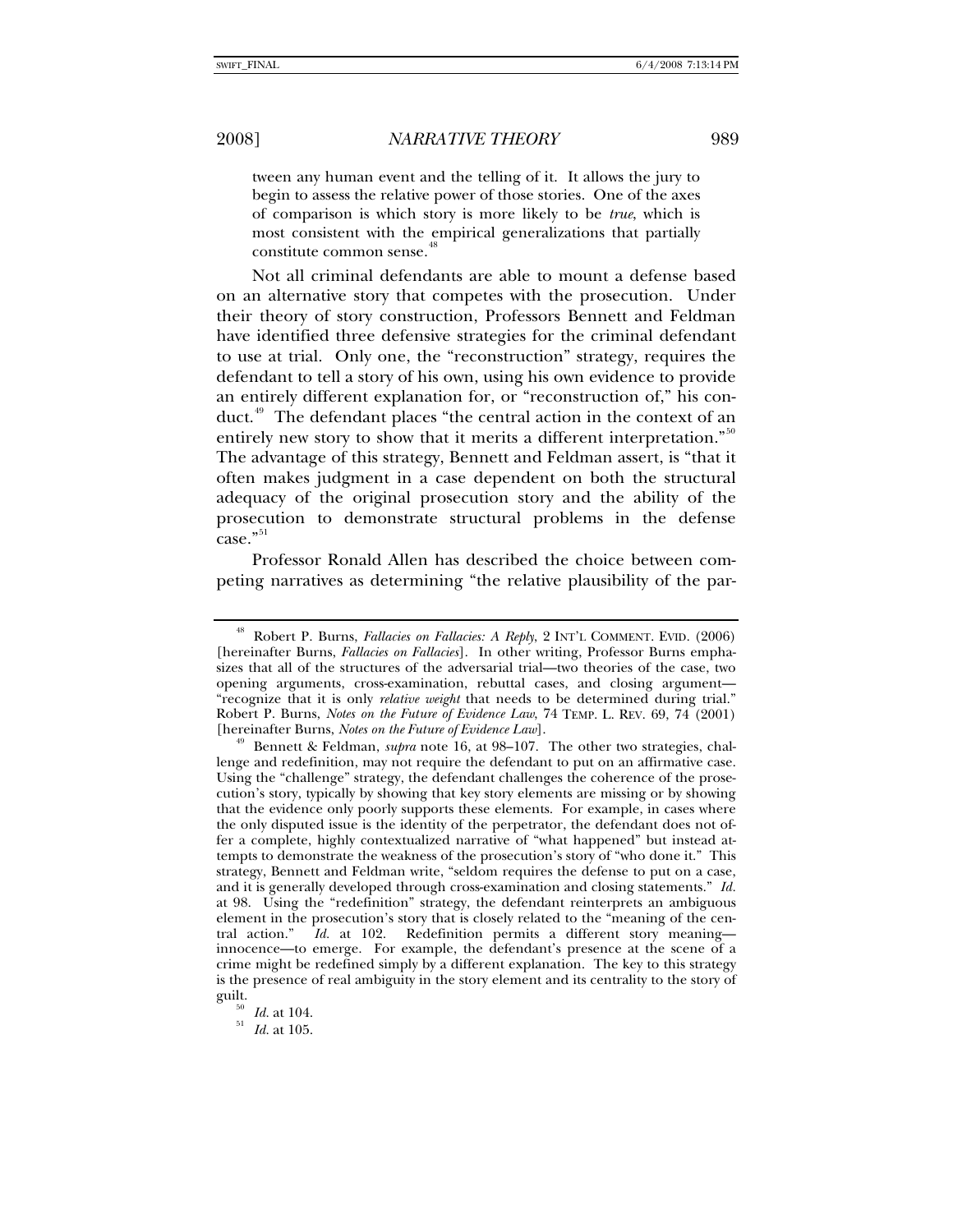ties' cases." [52](#page-15-0) In his view, the jurors' choice of the most plausible story is always comparative; it is not a matter of "cardinal probability, conceived as a relative frequency or a subjective belief state, of a certain state of affairs."[53](#page-15-1) Professor Allen's discussion of how a juror might determine relative plausibility has much in common with the criteria for choosing the story with the best fit developed by Pennington and Hastie:

The fact-finder is then left with a finite number of stories on the field that may be probed for the variables indentified above [coherence, consistency, completeness, uniqueness, economy and . . . [probability] (and surely others, maybe many others). That probing will employ both the evidence and arguments presented, but also the background knowledge of the fact-finder. One hypothesis will emerge as more plausible than the others or the fact-finder will identify yet another hypothesis that it believes to be the most plausible of the possibilities it considers.<sup>[54](#page-15-2)</sup>

The important point of the narrative and relative plausibility theories for this Article is that both assume there will be competing stories for the decision-maker to compare and to test against each other. The use of the word "best" here is thus not intended to carry the meaning involved in the epistemological/legal debate over the "inference to the best explanation" theory as a stand-in for the civil and criminal standards of proof.[55](#page-15-3) In cases such as *DiMaria* and those discussed in Part VI, defendants offer their own state of mind hearsay to prove their innocent state of mind. They exemplify Professors Bennett and Feldman's reconstruction strategy by presenting competitive, comparative narratives. According to Professors Bennett and Feldman, the existence of competing narratives is crucial because the

<span id="page-15-0"></span><sup>52</sup> Ronald J. Allen, *Rationality, Algorithms and Juridical Proof: A Preliminary Inquiry*, 1 INT'L J. EVID. & PROOF 254, 273 (1997) [hereinafter Allen, *Rationality*]. The relative plausibility theory asserts that a criminal defendant cannot "do nothing" at trial and hope to be exonerated. At the very minimum, the defendant needs to provide a "plausible case of innocence (even if it is less plausible than that of guilt.)" Ronald J. Allen, *The Narrative Fallacy, the Relative Plausibility Theory, and a Theory of the Trial*, 5 INT'L COMMENT. EVID. (2005). Otherwise the factfinder will convict, as "the only story on the field typically will be one of guilt." *Id*. Presumably Bennett and Feldman's challenge and redefinition strategies could provide the defendant's "plausible case of innocence."  $Id$ . at 5.

<span id="page-15-1"></span>Allen, *Rationality*, *supra* note 52, at 273. Research on coherence-based reasoning also supports the relative plausibility theory's explanation of juror decision-<br>making. See Simon, supra note 17, at 562.

<span id="page-15-3"></span><span id="page-15-2"></span><sup>&</sup>lt;sup>54</sup> Allen, *Rationality*, *supra* note 52, at 274.<br><sup>55</sup> See Larry Laudan, *Strange Bedfellows: Inference to the Best Explanation and the Criminal Standard of Proof*, 11 INT'L J. EVID. & PROOF 292, 296 (2007) ("The meaning of 'best' here is hotly contested among IBE modellers.").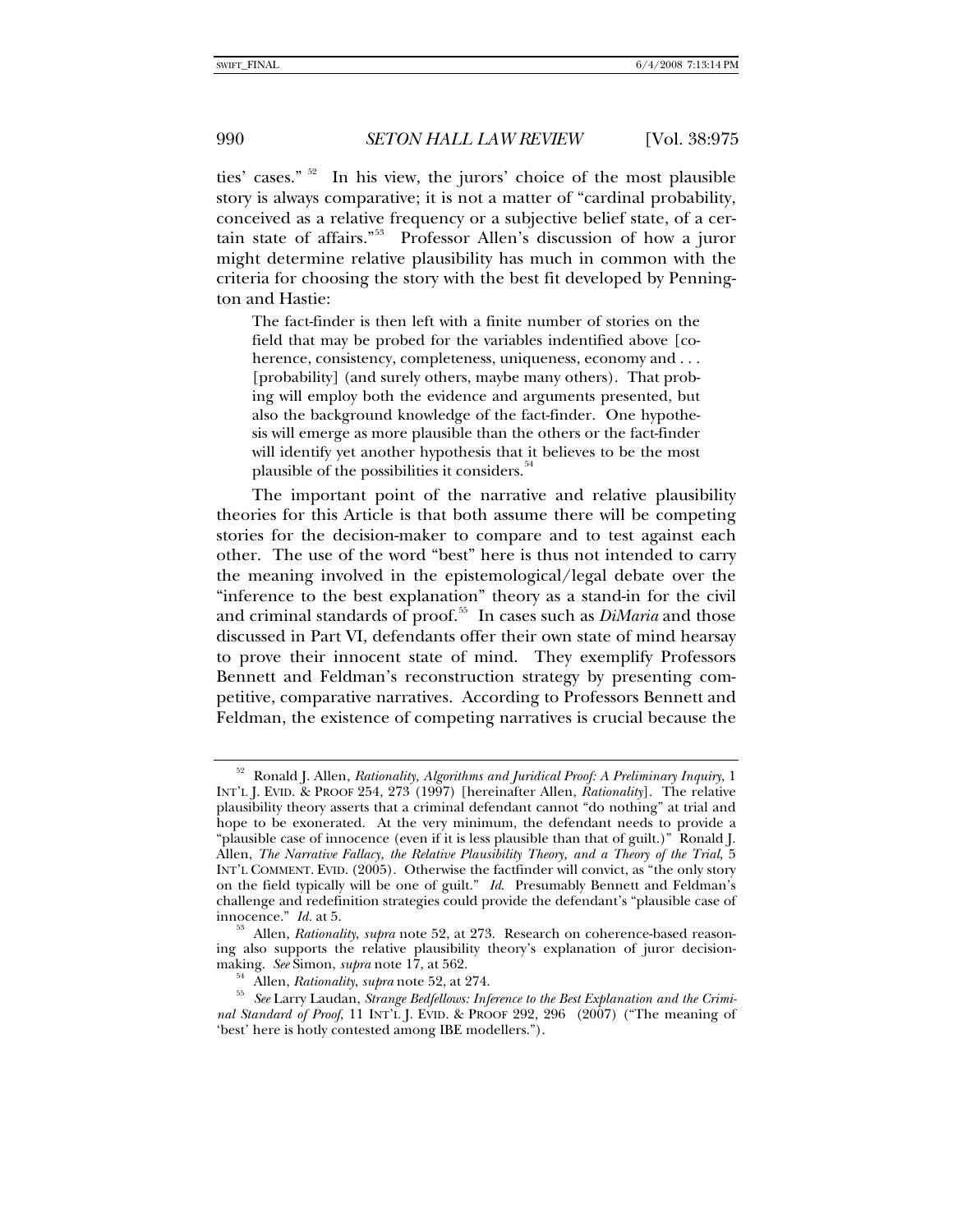factfinder's "testing the result against the other side's story is what we mean ordinarily by being objective and fair."[56](#page-16-0)

DiMaria's story tested the prosecution's theory of the case. It contradicted the government's story that he knew that the cigarettes were stolen. With his statement, perhaps DiMaria had "a plausible case of innocence" to offer the jury. Without the statement, apparently, he did not. DiMaria was fortunate that his appeal was decided by a court that adhered to the categorical approach to Rule 803(3). Criminal defendants in many other federal courts are unable to present their own state of mind hearsay to the jury, as Part V will show.

## V. IN PUBLISHED CASE LAW, CRIMINAL DEFENDANTS' POST-CRIME HEARSAY STATEMENTS OF STATE OF MIND ARE VIRTUALLY ALWAYS EXCLUDED UNDER FRE 803(3)

Suppose that DiMaria had been arrested by the FBI one week after he had picked up the allegedly stolen cigarettes. He might have said to the FBI agent, "What are you arresting me for? I've only got bootleg cigarettes in my trunk!" This statement would be offered by the defense to prove DiMaria's then-existing state of mind of "knowledge or belief" that the cigarettes were bootleg, not stolen. It would fit within the terms of FRE  $803(3)$ .<sup>[57](#page-16-1)</sup> The statement would be relevant to prove that DiMaria had that same mental state one week earlier as well, based upon an inference that mental states have continu-ity both forward and backward in time.<sup>[58](#page-16-2)</sup> And, just like the actual statement in the *DiMaria* case, it would be exculpatory on the state of mind issue and would support DiMaria's narrative of innocence.

However, in most federal courts, DiMaria's post-crime statement of his then-existing state of mind would now be inadmissible. The categorical approach to Rule 803(3) approved in *DiMaria* has been rejected by most federal Circuit Courts of Appeal. These courts have instead adopted a "trustworthiness" approach to FRE 803(3), based upon a requirement of "timeliness," and they apply it to post-crime state of mind hearsay of criminal defendants. It is applied in addition to the requirement of contemporaneity between the defendant hav-

<span id="page-16-1"></span><span id="page-16-0"></span><sup>&</sup>lt;sup>50</sup> BENNETT & FELDMAN, *supra* note 16, at 64.  $\frac{57}{27}$  The statement would not be offered to prove the truth of this belief, that the cigarettes were in fact bootleg. Thus, it would not be inadmissible hearsay under the

<span id="page-16-2"></span><sup>&</sup>quot;The duration of states of mind or emotion varies with the particular attitudes or feelings at issue and with the cause . . . ." MCCORMICK, *supra* note 2, § 274, at 271. The cases cited in the *McCormick* treatise for this proposition have upheld the use of inferences of continuity lasting for several months, but not for years. *Id.* at 270–71.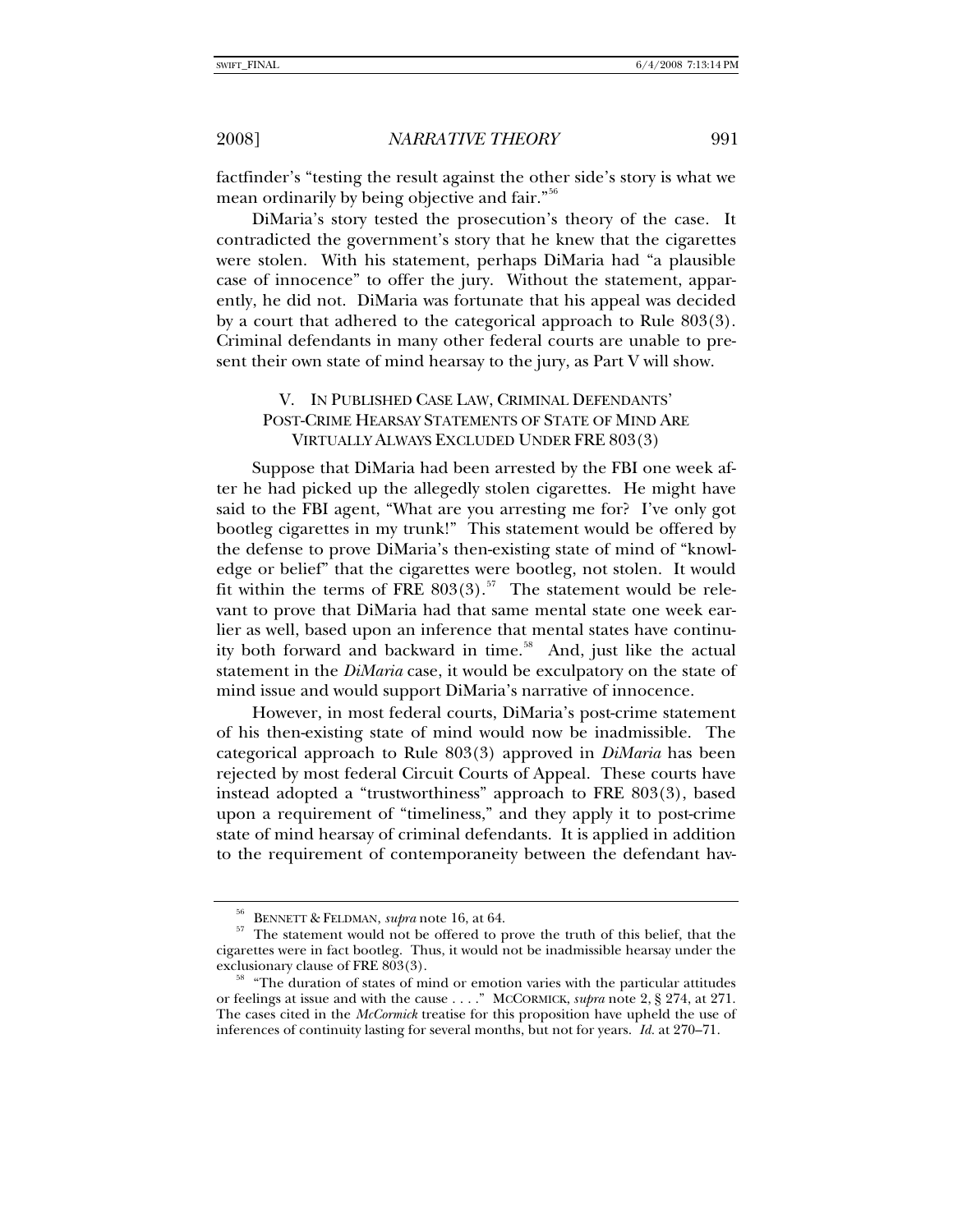ing the mental state and making a statement about it, enforced through the "then existing" term of Rule 803(3). The "timeliness" goes further. It requires contemporaneity among the defendant's alleged crime, the defendant's state of mind, and the defendant's statement.

Courts adopting this trustworthiness approach have articulated the "timeliness" test as permitting no time for reflection or "no time to [reflect and possibly] fabricate or misrepresent  $\dots$  thoughts<sup>"[59](#page-17-0)</sup> about the alleged crime. The "time to reflect" referred to is any time lapse between the alleged crime and the making of the hearsay statement. "[T]he passage of time may prompt someone to make a deliberate misrepresentation of a former state of mind . . . . [T]he requirement [of timeliness ensures] that hearsay evidence be reliable in order for it to be admissible under Rule  $803(3)$ ."<sup>[60](#page-17-1)</sup>

The significance of applying the timeliness test to post-crime hearsay statements is clear: it permits courts to exclude, as untrustworthy, defendants' post-crime state of mind hearsay that otherwise fits within FRE 803(3). Since its first articulation in 1980, this test has been adopted by a majority of Circuits in cases that have excluded criminal defendants' post-crime hearsay statements of state of mind.<sup>[61](#page-17-2)</sup> These courts justify their approach based on language in the Advisory Committee Note to FRE 803(3) which states that Exception (3) "is essentially a specialized application of Exception (1), presented separately to enhance its usefulness and accessibility." The Advisory Committee Note to Exception (1), covering "present sense impressions" of "an event or condition," states that it requires "substantial contemporaneity of event and statement [in order to] negative the likelihood of deliberate or conscious misrepresentation."<sup>[62](#page-17-3)</sup>

<span id="page-17-0"></span><sup>59</sup> United States v. Reyes, 239 F.3d 722, 743 (5th Cir. 2001) (citing United States v. Jackson, 780 F.2d 1305, 1315 (7th Cir. 1986)).<br><sup>60</sup> United States v. Naiden, 424 F.3d 718, 722–23 (8th Cir. 2005).

<span id="page-17-2"></span><span id="page-17-1"></span><sup>&</sup>lt;sup>61</sup> See United States v. Naiden, 424 F.3d 718, 722 (8th Cir. 2005); United States v. Newell, 315 F.3d 510, 523 (5th Cir. 2002); United States v. Reyes, 239 F.3d 722, 743 (5th Cir. 2001); United States v. Carmichael, 232 F.3d 510, 521 (6th Cir. 2000); United States v. LeMaster, 54 F.3d 1224, 1231 (6th Cir. 1995); United States v. Macey, 8 F.3d 462, 467–68 (7th Cir. 1993); United States v. Neely, 980 F.2d 1074, 1083 (7th Cir. 1992); United States v. Harvey, 959 F.2d 1371, 1375 (7th Cir. 1992); United States v. Harris, 942 F.2d 1125, 1130 n.5 (7th Cir. 1991); United States v. Carter, 910 F.2d 1524, 1530–31 (7th Cir. 1990); United States v. Faust, 850 F.2d 575, 585–86 (9th Cir. 1988); United States v. Jackson, 780 F.2d 1305, 1315 (7th Cir. 1986); United States v. Ponticelli, 622 F.2d 985, 991 (9th Cir. 1980). The petition for certiorari in Cianci v. United States, 378 F.3d 71, 97 (1st Cir. 2004) raised the split of authority interpreting Rule 803(3). The petition was denied, Cianci v. United States , 126 S.Ct. 421 (2005).<br><sup>62</sup> FED. R. EVID. 803(3) advisory committee's note.

<span id="page-17-3"></span>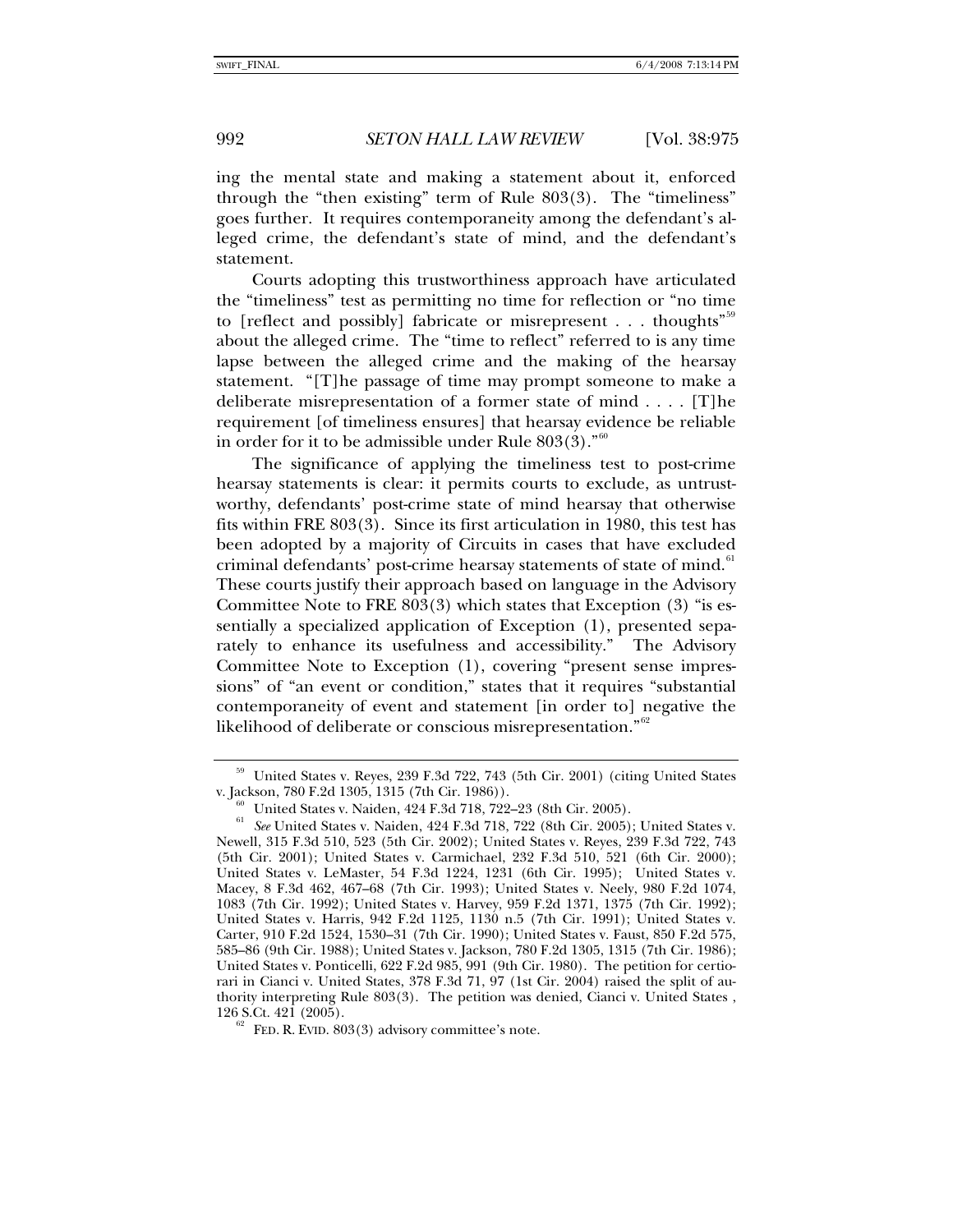I have written elsewhere why I think that adding the timeliness test to FRE 803(3) is bad law and bad policy. $63$  It is bad law because it rejects the Federal Rules' general categorical approach to admitting hearsay. It is bad policy because it in effect adopts its own categorical rule excluding criminal defendants' post-crime statements. The federal circuit court opinions first adopting the timeliness test involved no other type of hearsay declarant and no other type of statement.<sup>[64](#page-18-1)</sup> In the cases decided during the past ten years, courts assume without discussion that criminal defendants have compelling motives to fabricate and to make untrustworthy "self-serving" statements both post-crime and even while the crime is ongoing.<sup>[65](#page-18-2)</sup>

It appears from the cases that exclusion of criminal defendants' statements as failing the timeliness test, as untrustworthy because of a motive to fabricate, or as self-serving, is based on categorical generalizations about the credibility of the criminally accused that are not enacted in the FRE. The "self-serving" nature of hearsay statements is not grounds for exclusion under any exception under the Federal Rules, $66$  except for those exceptions that contain an explicit mandate to the court to consider the trustworthiness issue on a case-by-case ba $s$ is.<sup>[67](#page-18-4)</sup> With regard to criminal defendants, a presumption of untrustworthiness seems to apply. Most of the major treatises on evidence agree that judgments about the credibility of hearsay declarants, even criminal defendants, should be for the jury, and that judicial power to exclude for untrustworthiness is not a part of the state of mind ex-ception.<sup>[68](#page-18-5)</sup>

Chestnut v. Ford, 445 F.2d 967, 972 (4th Cir. 1971) (citing CHARLES T. MCCORMICK,

<span id="page-18-5"></span><span id="page-18-4"></span>HANDBOOK OF THE LAW OF EVIDENCE § 275, at 588 (1954)). 67 *See* FED. R. EVID. 803(6), 803(8), 804(b)(3), 807. 68 Professors Saltzburg, Martin, and Capra acknowledge in their *Federal Rules of Evidence Manual* the concern that underlies the trustworthiness approach but assert that it is "inappropriate to superimpose a trustworthiness requirement on the provisions of Rule 803(3)." STEPHEN A. SALTZBURG, MICHAEL M. MARTIN, & DANIEL J. CAPRA, 4 FEDERAL RULES OF EVIDENCE MANUAL § 803.02[4][d], at 803–30 (9th ed. 2006). At the other extreme, *Weinstein's Federal Evidence* ignores the problem of legitimacy when it states flatly that to satisfy Rule 803(3) "[t]here must be no suspicious circumstances suggesting a motive for the declarant to fabricate or misrepresent his

<span id="page-18-1"></span><span id="page-18-0"></span>

<span id="page-18-3"></span><span id="page-18-2"></span>

<sup>&</sup>lt;sup>63</sup> Swift, *supra* note 9, at 647–55.<br><sup>64</sup> See *supra* note 61.<br><sup>65</sup> See, e.g., United States v. Bishop, 291 F.3d 1100, 1110 (9th Cir. 2002).<br><sup>66</sup> MCCORMICK, *supra* note 2, § 270, at 248–49.

<sup>&</sup>quot;The term 'self-serving' is a misnomer that ought to be interred . . . . 'The appropriate rule for the exclusion of a party's declarations offered in his own behalf as evidence of the truth of the facts declared is the hearsay rule.' Whether self-serving, neutral, or disserving, a hearsay statement that does not fit within one of the exceptions to the hearsay rule is inadmissible, and the reverse is true."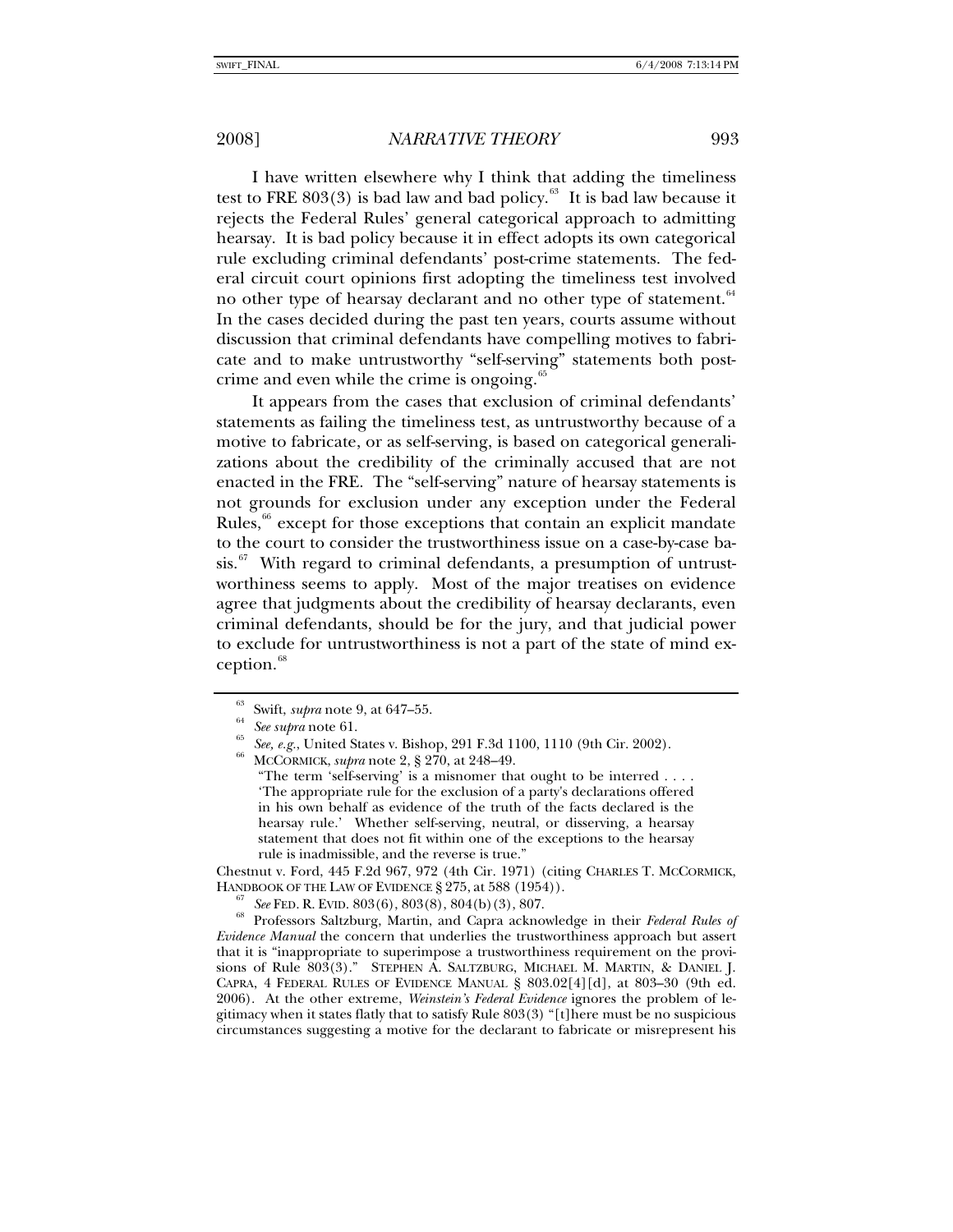My previous objections to the "timeliness" test also rested on its unfairness to individual criminal defendants, due to the risk that it could operate as a virtual per se rule of exclusion of any post-crime state of mind statement.<sup>[69](#page-19-0)</sup> This concern for fairness prompted me to examine how consistently criminal defendants' statements were excluded under FRE 803(3). The recently published cases that contain significant discussion of FRE 803(3) are analyzed in Tables 1–4.<sup>[70](#page-19-1)</sup> These results confirm that the presumption of exclusion is fully realized in federal case law.

Of course it is well understood that in criminal cases, appeals are only from judgments of conviction. Convicted criminal defendants challenge the rulings of trial courts that exclude their own hearsay statements. From the published cases, we do not know how often defendants' post-crime state of mind hearsay gets admitted. The published decisions by both Circuit and District Courts are the proverbial tip of the iceberg. It would be foolish to think that we could extrapolate directly from these cases to understand what trial judges are generally doing.

And yet, we have to consider the impact that published case law has on the conduct of trials. Where do District Court judges, prosecutors, defense attorneys, commentators, and treatise writers turn to find out what "the law" under FRE 803(3) is? The published cases applying the timeliness test present a remarkable consistency and an unmistakable message: defendants' post-crime state of mind hearsay is untrustworthy and should be excluded. $71$ 

or her thoughts." JACK WEINSTEIN & MARGARET A. BERGER, 5 WEINSTEIN'S FEDERAL EVIDENCE SECOND EDITION: COMMENTARY ON RULES OF EVIDENCE FOR THE UNITED STATES COURTS, § 803.05(2)(a), at 803–29 (Joseph M. McLaughlin ed., 2008). This treatise's discussion of existing case law ignores the Second Circuit's strongly and consistently articulated view, beginning with *DiMaria*, that categorical application of the state of mind exception is required. Further, MCCORMICK, *supra* note 2, § 274, at 267–68 n.8, and CHRISTOPHER B. MUELLER & LAIRD C. KIRKPATRICK, EVIDENCE § 8.38, at 819 (3d ed. 2003), report accurately on the case law conflict between the strict categorical approach of *DiMaria* and the trustworthiness approach exemplified by the timeliness test. Both struggle with the problem of legitimacy and resolve it somewhat equivocally in favor of the categorical approach.

<span id="page-19-0"></span>My previous research on cases applying California Evidence Code sections 1250–1252 shows that these rules, which explicitly permit discretionary exclusion of state of mind hearsay on grounds of lack of trustworthiness, operate as a per se rule of exclusion of criminal defendants' post-crime state of mind hearsay. Such hearsay is excluded even when offered as mitigation evidence in the penalty phase of death cases. *See* Swift, *supra* note 8, at 628–32. 70 This research encompassed the last ten years of federal cases in which discus-

<span id="page-19-2"></span><span id="page-19-1"></span>sion of Rule 803(3) merited a Westlaw Headnote. The Westlaw search yielded 115 citations, including both appellate and district courts. 71 I have made this same point in Swift, *supra* note 9, at 627–28.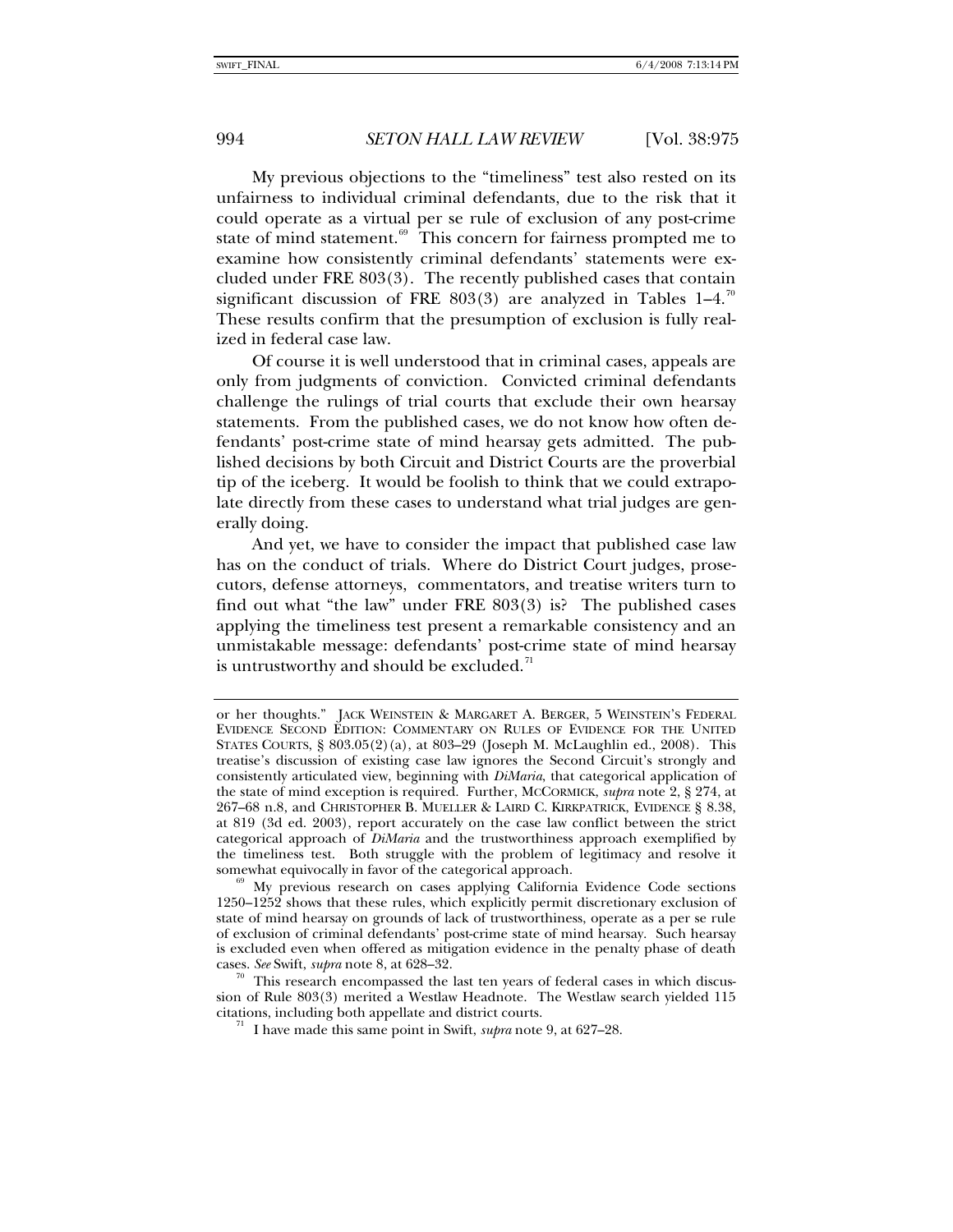| Cases | Criminal | State of  | Criminal             | Exclusion  | Exclusion                  |
|-------|----------|-----------|----------------------|------------|----------------------------|
| Read  | Cases    | Mind Of-  | Defendant's          | of Crimi-  | Was Re-                    |
|       |          | fered by  | Own Hear-            | nal Defen- | versible Er-               |
|       |          | Criminal  | say State-           | dant's     | ror or Pos-                |
|       |          | Defendant | ment Ex-             | Own Hear-  | sible Error                |
|       |          |           | cluded <sup>73</sup> | say State- | But Harm-                  |
|       |          |           |                      | ment Up-   | less                       |
|       |          |           |                      | held       |                            |
| 58    | 41       | 26        | 22                   | 18         | 1 reversible<br>3 harmless |

# TABLE 1 APPELLATE CASES $^{72}$  $^{72}$  $^{72}$

The following Table shows the grounds upon which exclusion of criminal defendants' own post-crime state of mind hearsay was upheld.

<span id="page-20-0"></span> $72$  This total includes five criminal cases from military courts of appeal discussing state of mind hearsay under the Military Rules of Evidence, which have a state of mind hearsay exception identical to FRE 803(3).<br><sup>73</sup> Of these twenty-two statements, sixteen were made post-crime. Four other

<span id="page-20-1"></span>statements were statements of future intent, one was a pre-crime statement of fear, and only one was made during the commission of the alleged crime itself.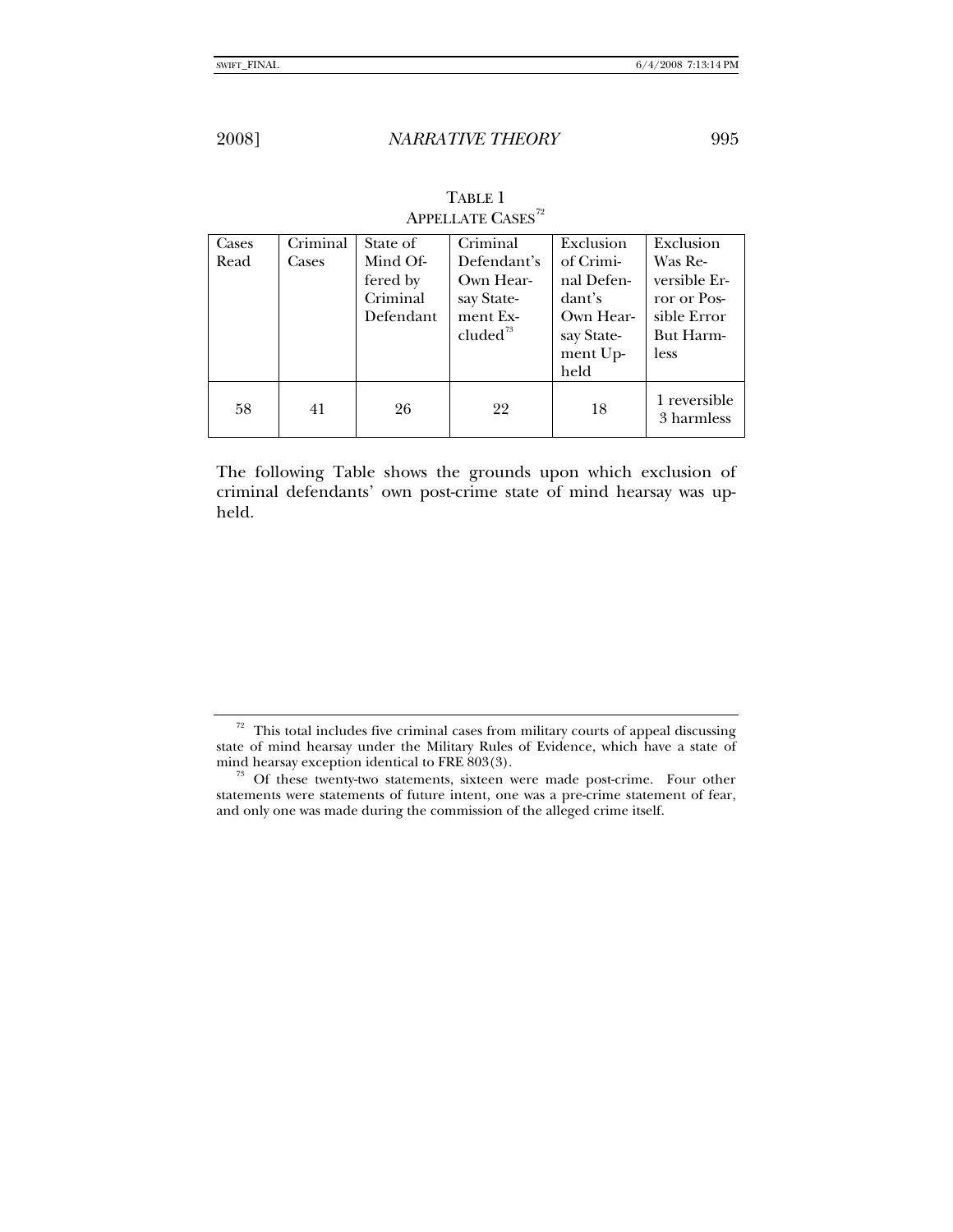TABLE 2

| <b>APPELLATE CASES</b><br><b>GROUNDS UPON WHICH EXCLUSION UPHELD</b> |                                                                                       |                                               |                                                               |                                 |  |  |
|----------------------------------------------------------------------|---------------------------------------------------------------------------------------|-----------------------------------------------|---------------------------------------------------------------|---------------------------------|--|--|
| State of<br>Mind Not<br>Relevant                                     | State of Mind<br>Untrustworthy<br><b>Including Time-</b><br>liness Test <sup>74</sup> | Statement Of-<br>fered to Prove<br>Past Facts | <b>Implied Asser-</b><br>tion of Truth<br>about Past<br>Facts | Reason<br>Unclear in<br>Opinion |  |  |
|                                                                      |                                                                                       |                                               |                                                               |                                 |  |  |

In the District Courts, the published cases included many more civil cases involving the admissibility of state of mind hearsay.

<span id="page-21-0"></span> $74$  United States v. Rivera-Hernandez, 497 F.3d 71, 80–82 (1st Cir. 2007) (finding that the defendant's statement to his father as to why he was receiving certain payments offered to show lack of fraudulent intent); United States v. Canales-Fuentes, 176 F. App'x. 873 (9th Cir. 2006) (defendant's custodial statement that his plan was to visit his brother offered to prove lack of intent to distribute marijuana); United States v. Naiden, 424 F.3d 718 (8th Cir. 2005) (finding that the defendant's statement to friend that he did not believe the girl he was in contact with on the internet was underage, offered to show his lack of intent to transport a minor for unlawful sexual purposes); United States v. Cianci, 378 F.3d 71, 105–06 (1st Cir. 2004) (recorded statement showing state of mind not to endorse bribery in his administration, offered to rebut allegations of public corruption); United States v. Secor, 73 F. App'x. 554, 566 (4th Cir. 2003) (statement by defendant to his employee to tell the truth to the IRS offered to prove he had not knowingly and willfully prepared and filed false tax returns on behalf of his client); United States v. Feng, 25 F. App'x. 635, 642 (9th Cir. 2002) (statement by defendant to his sister on boat smuggling illegal aliens after he discovered the human cargo, offered to show he was frightened and shocked and to show he did not knowingly and voluntarily further the conspiracy to bring aliens into the U.S.); United States v. Bishop, 291 F.3d 1100, 1110 (9th Cir. 2002) (defendants' statements of intent to their accountant that they would report money received as income, offered to prove lack of willfulness in conspiring to defraud the IRS and attempted tax evasion); United States v. Giles, 246 F.3d 966, 974 (7th Cir. 2001) (defendant's recorded statement showing an exculpatory state of mind to prove he did not knowingly accept a bribe); United States v. Reyes, 239 F.3d 722, 743 (5th Cir. 2001) (defendant's statement of plan to scam the people entrapping him offered to show lack of intent to accept illegal kickbacks); United States v. Wilson, 103 F.3d 1402, 1405 (8th Cir. 1997) (defendant's pre-crime statement of why he was going to airport offered to show lack of intent to engage in drug dealing). The *Bishop* and *Wilson* opinions demonstrate that courts exclude defendants' statements of intent for being "self-serving" and untrustworthy even when made during an alleged conspiracy, *Bishop*, 291 F.3d at 1110, or before the alleged crime, *Wilson*, 103 F.3d at 1405.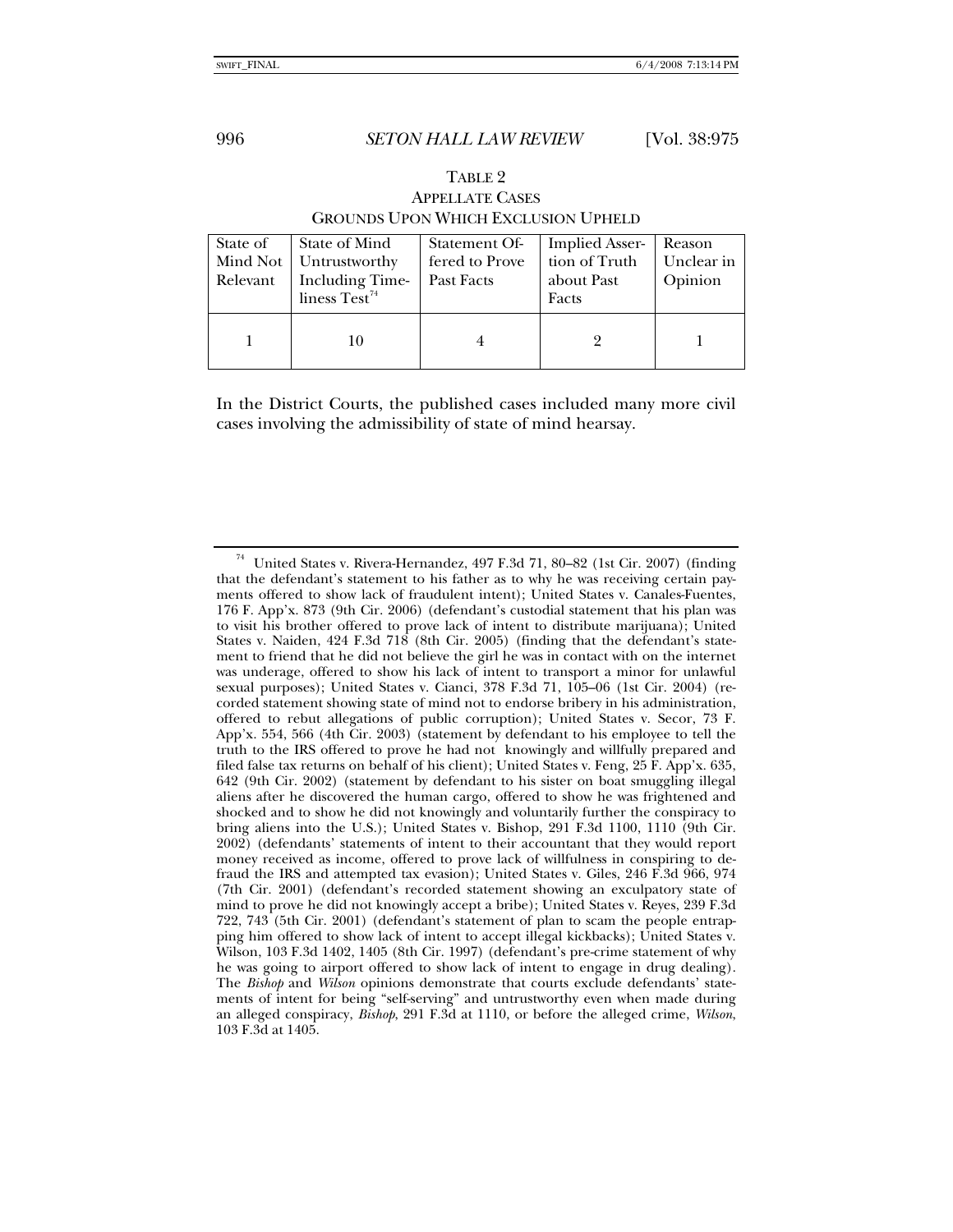| Cases | Criminal | State of             | Criminal De-             | Excluded |  |
|-------|----------|----------------------|--------------------------|----------|--|
| Read  | Cases    | Mind Of-<br>fered by | fendant's<br>Own Hearsay |          |  |
|       |          | Criminal             | Statement <sup>75</sup>  |          |  |
|       |          | Defendant            |                          |          |  |
| 55    | 14       |                      | 5                        | 5        |  |

TABLE 3 DISTRICT COURT CASES

## TABLE 4 DISTRICT COURT CASES GROUNDS UPON WHICH STATE OF MIND EXCLUDED

| State of Mind Not | <b>State of Mind Untrust-</b> | Not Statement of      |  |
|-------------------|-------------------------------|-----------------------|--|
| Relevant          | worthy Including Time-        | "Then-Existing" State |  |
|                   | liness Test <sup>76</sup>     | of Mind               |  |
|                   |                               |                       |  |
|                   |                               |                       |  |
|                   |                               |                       |  |

Tables 1 and 3 show 27 instances of defendants offering their own state of mind hearsay; 20 of these are post-crime statements. Tables 2 and 4 show that while untrustworthiness and the "timeliness" test are not the only grounds upon which defendants' post-crime state of mind statements are excluded, they are the dominant reason. Some mistaken exclusions are inevitable because the application of FRE 803(3) raises challenging analytic issues. The systematic exclusion of state of mind hearsay as untrustworthy because not timely, was made with a motive to fabricate, or was self-serving, is a different phenomenon. It is grounded, in my view, in an unjustifiable inter-

<span id="page-22-0"></span> $75$  Four of these five statements were made post-crime; one was a statement of future intent.<br><sup>76</sup> United States v. Kemp, 362 F. Supp. 2d 591, 594–95 (E.D. Pa. 2005) (evidence

<span id="page-22-1"></span>of state of mind offered to show "consciousness of innocence" to rebut government's use of evidence to prove "consciousness of guilt"); United States v. Davidson, 308 F. Supp. 2d 461, 480 (S.D.N.Y. 2004) (defendant's self-serving "version of what took place months earlier . . . is not reliable evidence of Davidson's state of mind"); United States v. Giles, 67 F.Supp.2d 947, 953–54 (N.D. Ill. 1999) (defendant's recorded statement showing an exculpatory state of mind to prove he did not knowingly accept a bribe).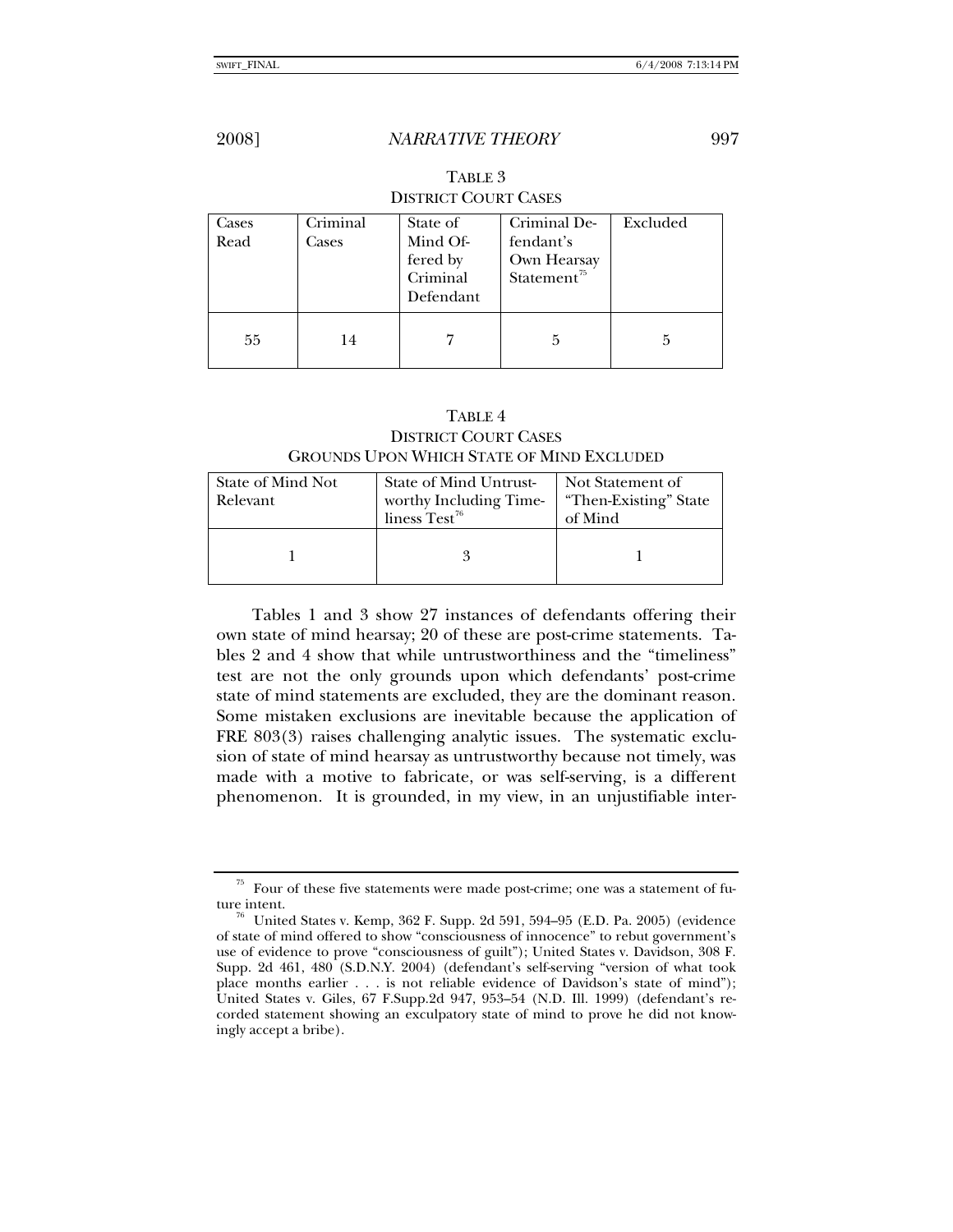pretation of FRE  $803(3)$ .<sup>[77](#page-23-0)</sup> And in the published cases, it is an interpretation that applies almost exclusively, and almost without fail, to criminal defendants.

# VI. PUBLISHED CASE LAW SHOWS THE IMPORTANCE OF DEFENDANTS' POST-CRIME STATE OF MIND HEARSAY WITHIN NARRATIVE THEORY

Parts III and IV have explained in theoretical terms why defendants' own state of mind hearsay would be important evidence at trial. The *DiMaria* case was used to illustrate this explanation. Two brief examples from the cases in Tables 2 and 4 above further demonstrate that exclusion of defendants' post-crime hearsay impoverishes their narrative and places in jeopardy the effective presentation of competing alternative stories for the jury's decision-making.

In *United States v. Secor*, defendant Dougherty, a tax attorney and CPA, was charged with willfully preparing and filing a false tax return for a client.<sup>[78](#page-23-1)</sup> The defendant offered taped recordings of statements that he had made to an employee, telling the employee "to tell the truth" to the IRS.<sup>[79](#page-23-2)</sup> These statements, showing his then-existing state of mind of wanting the truth to be revealed, were offered to prove his lack of willfulness in committing the tax law violations charged. $80$  Although the statements were relevant and would have been admissible under a categorical reading of FRE 803(3), the court upheld exclusion of defendant's statements because of his motive to exculpate and lack of timeliness:

[H]e was aware that he was under investigation by the IRS and that his employee had an appointment to meet with IRS agents later that day. Given the circumstances under which [defendant] made these statements, therefore, the district court properly excluded this evidence because [he] had time to reflect and fabricate.<sup>8</sup>

In *United States v. Reyes*, defendant Reyes, a city councilman, was charged with accepting kickbacks on city contracts.<sup>[82](#page-23-5)</sup> The kickback was offered to Reyes as part of an elaborate sting operation mounted

<span id="page-23-2"></span><span id="page-23-1"></span><span id="page-23-0"></span>Justifying the exclusion of statements of *future* intent as harmless because they were "self-serving," or as a general matter of "discretion," is also contrary to the categorical approach of FRE 803(3). *See, e.g.*, *Bishop*, 291 F.3d at 1110; *Wilson*, 103 F.3d at

<sup>&</sup>lt;sup>78</sup> *Secor*, 73 F. App'x. at 566.<br><sup>79</sup> *Id.*<br><sup>80</sup> *I*.

<span id="page-23-3"></span> $rac{80}{81}$  *Id.* 

<span id="page-23-5"></span><span id="page-23-4"></span> $rac{81}{82}$  *Id.* 

United States v. Reyes, 239 F.3d 722, 726 (5th Cir. 2001).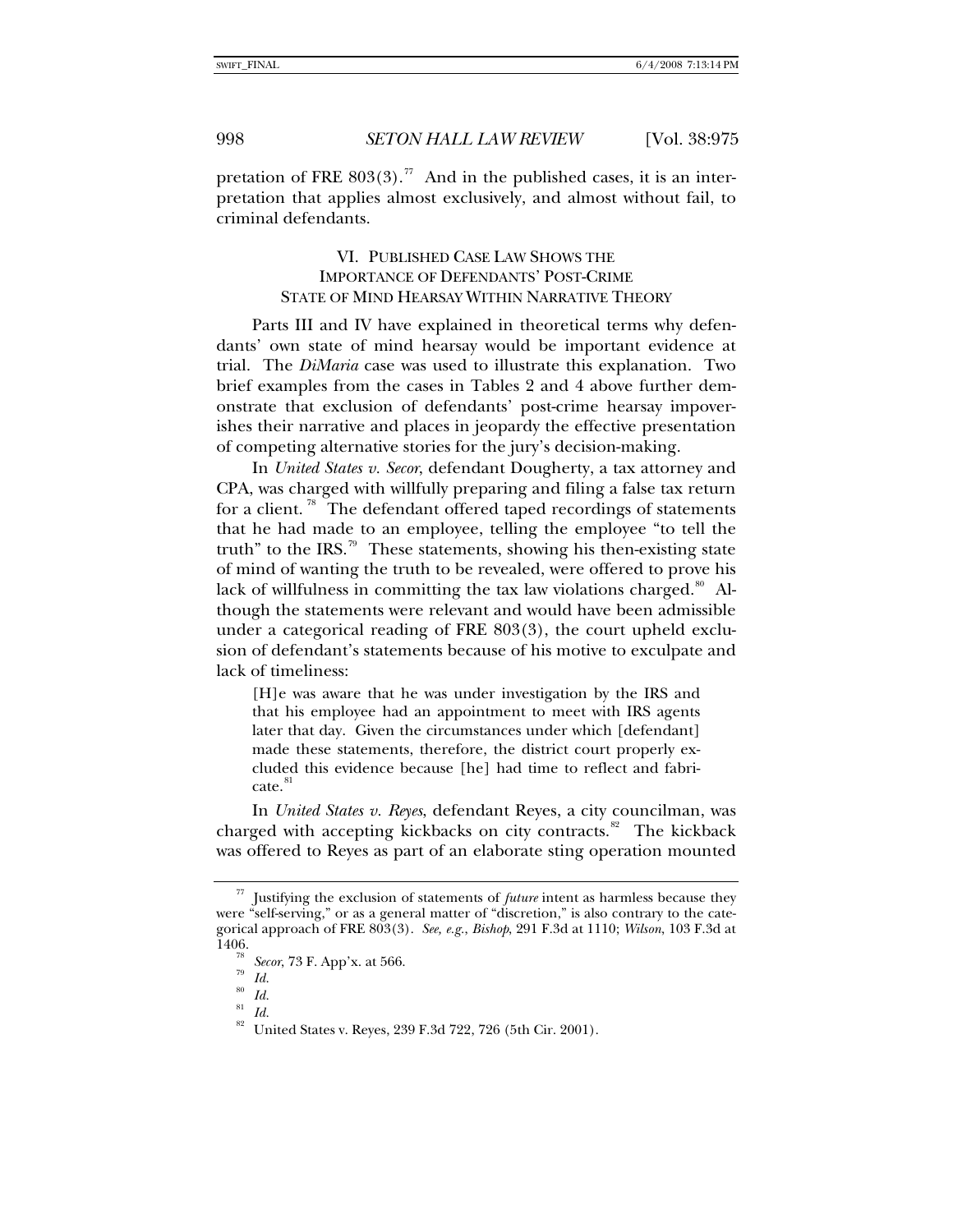against him by the FBI. In addition to an "entrapment" defense, Reyes contended that "the things he did and said during the [FBI] investigation were part of his secret plan to 'scam the scammers'" that is, those who were working to lure him into the kickback scheme. He offered into evidence a conversation that had been tape recorded by the FBI between himself and his co-defendant. Reyes claimed that this conversation reflected his continuing state of mind to conduct this plan. The district court's exclusion of the recording was upheld on appeal on the grounds that the statements were subsequent to Reyes's acts in accepting the kickbacks and that Reyes's suspicions about his co-defendant and his likely understanding that his conversations were being monitored "makes it probable that Reyes's recorded remarks were more self-serving than they were candid, and therefore their probative value is greatly diminished."<sup>[83](#page-24-0)</sup>

In both *Secor* and *Reyes*, it may be that the factfinder would have mistrusted the defendants' evidence showing their innocent state of mind, and might ultimately have chosen the story of defendants' guilt as more plausible. But under narrative theory, the meaning of defendants' statements would have been evaluated within the context of larger narrative frameworks. The defendants' motives to make selfserving statements would not totally disqualify their statements from consideration. The words used in the recorded statements themselves, for example, might have been persuasive due to their immediacy and concreteness, even more persuasive than the defendants' testimony given in court. In *Secor*, the jury might have wondered what, if anything, Dougherty had said to his employee before the IRS interview. And in *Reyes*, the jury might have wondered if Reyes had ever shared his "scam" plan with his co-defendant. Without the post-crime statements, the plausibility and completeness of defendants' alternative stories were weakened.

Occasionally courts have recognized the importance that postcrime statements of state of mind can have for the defense. *United States v. Giles* involved the conviction of a Chicago alderman for accepting cash bribes from a government mole and for extorting cash

<span id="page-24-0"></span><sup>83</sup> *Id.* at 743. The appellate court also commented that the district court could have concluded that too long a time lapse between the statement and the last criminal act (four months) substantially reduced the probative value "with respect to Reyes' then-existing mental state," meaning, I think, there was little likelihood of continuity between past and present state of mind. *Id.* Disruption of the necessary continuity backward or forward in time, because of lapse of time or other events, would be a ground for exclusion independent of trustworthiness. *But see* MCCORMICK, *supra* note 2; *see also supra* note 58 and accompanying text.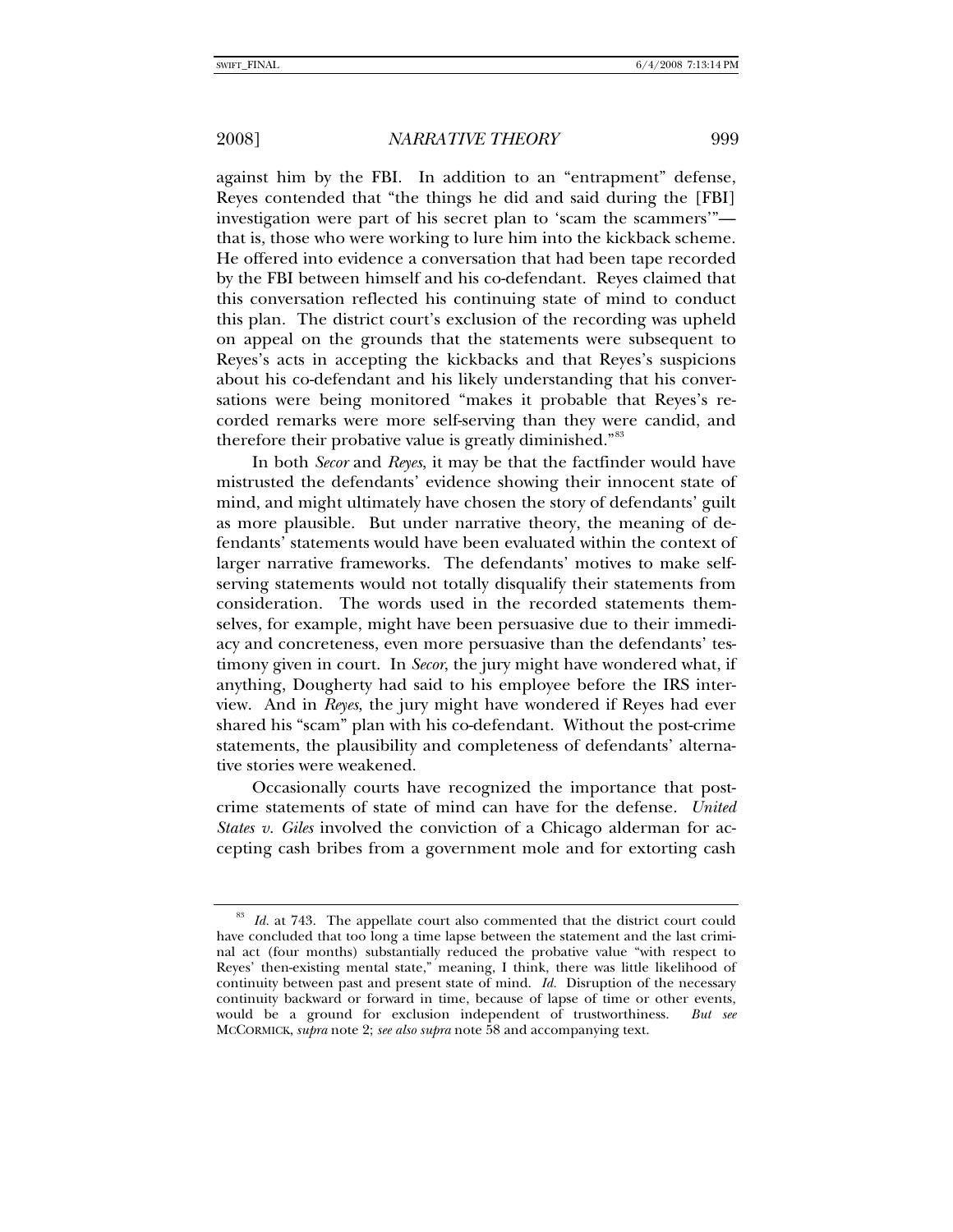from a company operating in his ward. $84$  The state of mind element required proof that the money was taken "knowing or believing" that it was "in exchange for a specific requested exercise of his official power."<sup>[85](#page-25-1)</sup> Defendant sought the admission of taped conversations between himself and the government informant. Giles claimed that the contents of the recording showed an exculpatory then-existing mental state; the District Court excluded the tape because the three-week interval between the act of accepting the first payment and the taped conversation "left too much time for reflection and fabrication by Giles" and was not admissible to show his mental state. $86$  The Circuit Court declined to reverse this ruling as "so outside the zone of reasonableness so as to be an abuse of discretion," but it did think it would have been better to have admitted the tape:

 We think the . . . tape should have been admitted, especially in this case where Giles was going to (and did) testify. The government's argument that the tape was a product of Giles' reflection—an attempt to cover his tracks in case he got caught should have been made to the jury, not the judge. On a close evidentiary call like this, we think it's best to err on the side on inclusion . . . .

Two points are notable in this analysis. The court's acknowledgement that the trustworthiness of hearsay is for the jury, not the judge, underlies the narrative theory of decision-making.<sup>[88](#page-25-4)</sup> The court also understands that the fact that Giles testified does not reduce the impact or importance of the post-crime hearsay statement; in fact, it makes the hearsay more important. Giles was not using hearsay to hide from cross-examination but to add to the plausibility of his competing narrative account.

### VII. THE LARGER STORY

This Article highlights an obstacle that FRE 803(3) places in the way of criminal defendants trying to construct a complete and plausible narrative for the jury. It has concluded that putting an end to the

Unites States v. Giles, 246 F.3d 966, 968 (7th Cir. 2001).

<sup>85</sup> *Id.* at 973. 86 *Id.* at 974. 87 *Id.*

<span id="page-25-4"></span><span id="page-25-3"></span><span id="page-25-2"></span><span id="page-25-1"></span><span id="page-25-0"></span><sup>88</sup> Making a similar point, the United States Air Force Court of Criminal Appeals overturned the exclusion of defendant's statement that he was "just kidding," made three days after a highly inculpatory admission. The court wrote that "arguments that an accused's exculpatory state-of-mind comments are merely self-serving are better left to the argument of counsel than used to exclude evidence." United States v. Benson, 48 M.J. 734, 741 (A.F. Ct. Crim. App. 1998).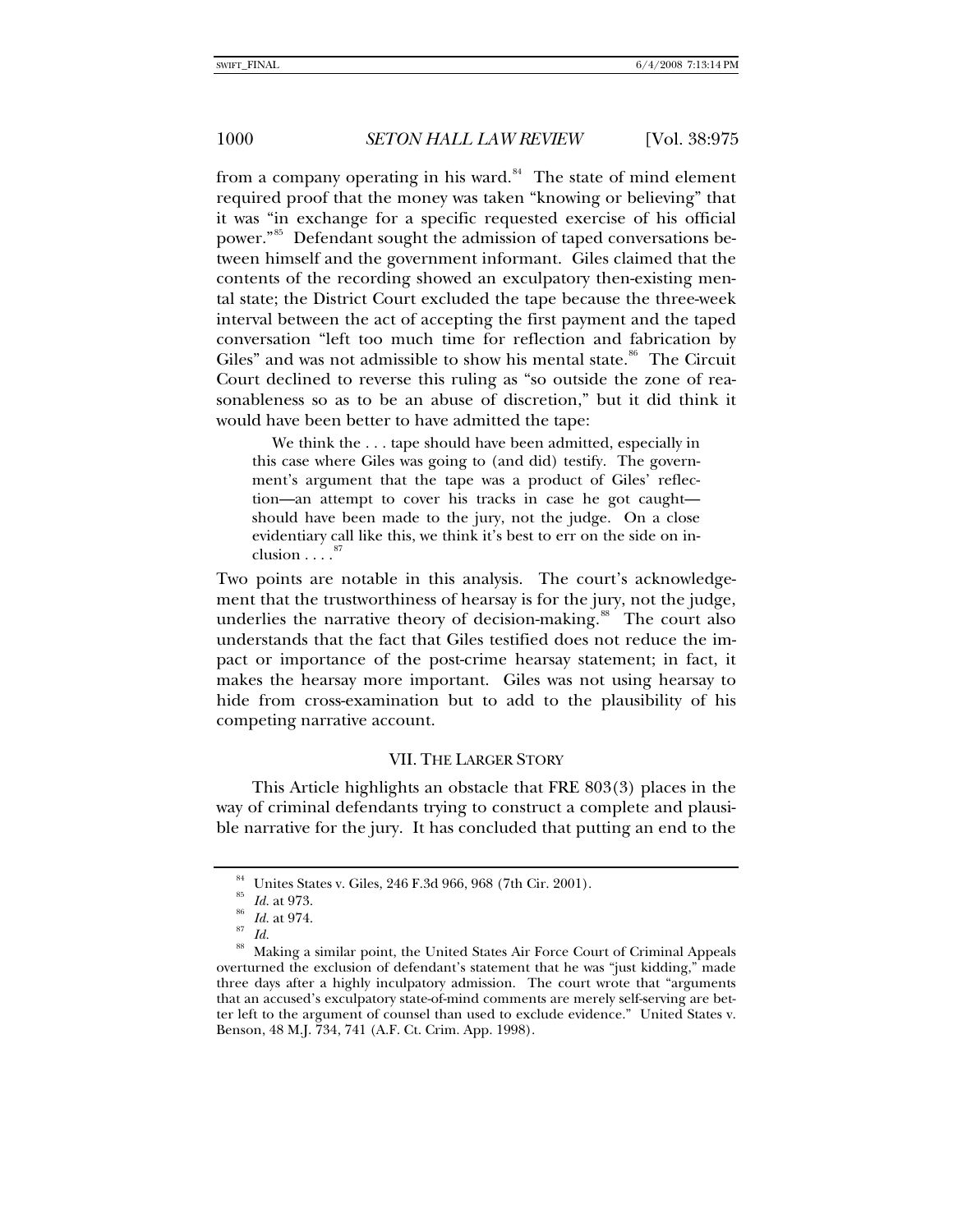"timeliness test" which courts have injected into this rule would permit criminal defendants to use their own post-crime state of mind hearsay to construct such a story.

Two other Articles in this Symposium share this same concern for defendants' narratives, focusing on different evidentiary obstacles. Professor Keith Findley presents a compelling argument that many criminal defendants lack the ability to present "serious adversary testing of forensic sciences" due to lack of access to forensic laboratories and lack of adequate resources to conduct rigorous scrutiny of, or challenge to, the prosecution's data and conclusions. $\frac{89}{10}$  $\frac{89}{10}$  $\frac{89}{10}$  This impoverishes their ability to construct a competing narrative on the issue of identity, whether that narrative is a fully complete alternative story of "who did it" or a plausible hypothesis of innocence. Professor Christopher Slobogin's concern is that criminal defendants are also competitively disadvantaged by the difficulty under the *Daubert* standards of obtaining expert testimony on the issue of "state of mind." He proposes that

we should be willing to contemplate a relaxed evidentiary threshold for opinion testimony about mental states that determine criminal culpability because we simply cannot ascertain what they are, at least in the same rigorous way we can use scientific meth-ods to figure out whether a person committed a particular act.<sup>[90](#page-26-1)</sup>

He grounds this proposal on the argument of necessity<sup>[91](#page-26-2)</sup> and on criminal defendants' "constitutionally-based right to voice—a right to tell their story in the most effective way possible." $92$ 

<span id="page-26-0"></span><sup>&</sup>lt;sup>89</sup> Findley, *supra* note 12, at 929. Professor Findley advocates "less case-by-case, single-judge assessment of complex forensic science, and more reliance on expert panels of scientists" as well as "the creation of a national forensic science institute or advisory committees designed to assist courts in accurately assessing forensic sciences, and in some cases supplanting the adversary case-by-case process for addressing concerns about such sciences." *Id.* at 897.<br><sup>90</sup> Christopher Slobogin, *Experts, Mental States, and Acts*, 38 SETON HALL L. REV.

<span id="page-26-1"></span><sup>1009, 1012 (2008). 91</sup> The inability to obtain *Daubert*-worthy expertise is based not only on the "con-

<span id="page-26-3"></span><span id="page-26-2"></span>structed" nature of the state of mind issue, but also the flawed ability of science to "measure" these states of mind and to construct any experiments that would test these measurements. *Id.*  $\frac{92}{2}$  *Id.* at 1017. The basis for the right to voice is

the right to testify, which stems from the Fifth Amendment and the due process clause, and on the Sixth Amendment rights to confront accusers, present evidence, and have one's charges considered by a (fully informed) jury. . . . Others have argued that the compulsory process clause incorporates a fair process rationale that entitles the defendant to present any evidence that is material to her case, and that the right to jury trial would be undermined if lay people are not given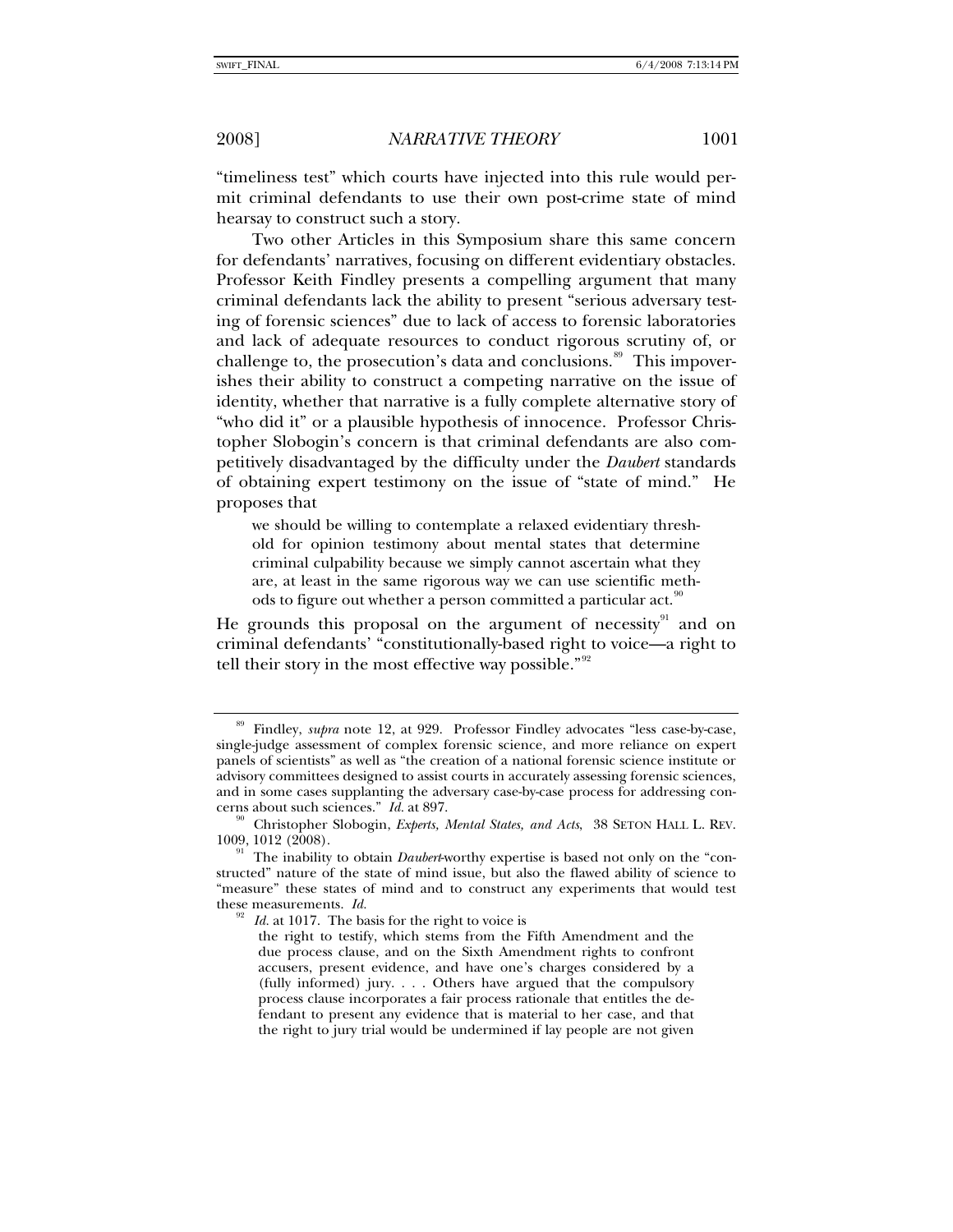These three evidentiary obstacles—criminal defendants' lack of access at trial to their own post-crime state of mind hearsay, to adequate testing and adversarial scrutiny of forensic material, and to legitimate expert knowledge pertinent to their past mental states —can be analyzed within the traditional norms of evidence law and due process. Traditional concerns about accuracy of decision-making, adversarial fairness, special regard for the interests of criminal defendants as against the advantages enjoyed by the government, all leavened by increasing demand for efficiency in the prosecution of crime, could be marshaled to persuade the relevant audiences of lawyers, judges, legislators, and academics that something should be done.

If so, what do the insights gained in this Article from the applica-tion of basic principles of narrative theory<sup>[93](#page-27-0)</sup> to defendants' post-crime state of mind hearsay accomplish? These insights could be viewed as simply additive, casting in new terms the same traditional concerns: accuracy (freeing the jury's choice of story from the constraint of judicially-imposed generalizations about criminal defendants' untrustworthiness), fairness and special regard for defendants' interests pitted against the advantages enjoyed by the government (ensuring defendants' ability to participate fully in narrative construction after *Old Chief* opened that door to the prosecution), and efficiency (revealing that post-crime statements can be proved efficiently as they are typically recorded, made to police, or spoken to companions). But to the extent that narrative theory presents us with new and valid understanding of a crucial component of juror decision-making, arguments based on this theory are more than just new words. They can make a significant and persuasive contribution to on-going de-bates about these core values of evidence law.<sup>[94](#page-27-1)</sup>

<span id="page-27-0"></span>*Id.*

the opportunity to consider whether the defendant's story, however fantastic on the surface, may nonetheless ultimately be plausible.

<sup>93</sup> In Part IV, these basic principles were distilled from the *Old Chief* opinion, from empirically-based descriptions of the use of narrative frameworks at trial, and from the highly theorized writings about relative plausibility.<br><sup>94</sup> Professor Findley suggests that other evidentiary obstacles limit defendants'

<span id="page-27-1"></span>ability to construct a complete narrative. For example, impeachment by felony convictions under FRE 609 and the Supreme Court opinions applying it, *see, e.g.*, *Ohler v. United States*, 529 U.S. 753 (2000), keeps criminal defendants off the witness stand. The requirement of corroboration burdens defendants' use of the "against penal interest" hearsay exception under FRE 804(b)(3) to prove that another person may have committed the charged crime. Findley, *supra* note 12, at 926. These problems could also benefit from scrutiny under the lens of narrative theory.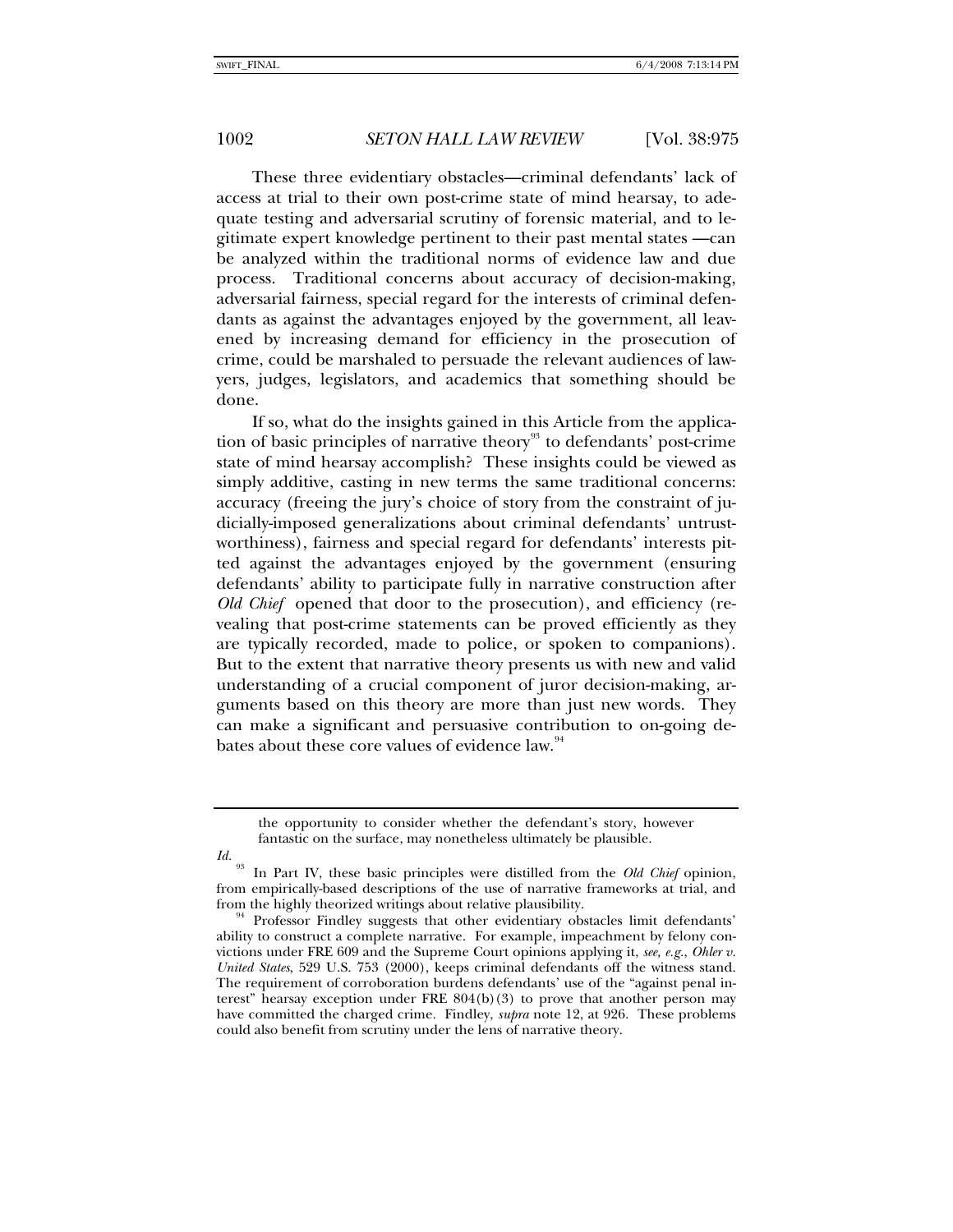Taken even further, the insights from narrative theory might fundamentally challenge evidence law and our system of trial. Proposals for restructuring civil and criminal trials have already emerged from understanding and accepting what narrative theory tells us about how juries make decisions. In his writing about relative plausibility, Professor Allen has proposed placing an affirmative burden on civil defendants. They would be required to respond to plaintiffs' specific allegations "with equally specific and affirmative allegations rather than with simple denials."<sup>[95](#page-28-0)</sup> Parties would be required to assert "what they believe are the most likely sequences of events leading to the event in question" followed by "instructing the jury to choose be-tween them."<sup>[96](#page-28-1)</sup> Professor Michael Risinger has proposed a tracking system for those criminal cases in which defendants raise only claims of "factual innocence" based, for example, on a claim of mistaken identity. $97$  Special rules of evidence and procedure would be employed for "factual innocence" cases, precluding the prosecution's use of the kinds of prejudicial evidence that may be justified by narrative theory, and was discussed approvingly in *Old Chief*, when normative issues are at stake.

What about the law of evidence? The conclusion reached in this Article—that criminal defendants' post-crime state of mind hearsay would be viewed as highly probative under narrative theory, whereas a majority of federal courts view it as so untrustworthy that it cannot be admitted at trial—poses two challenges for evidence law. One challenge is that narrative theory may generate arguments for something closer to a "free proof" regime that would require abandonment of many of the exclusionary principles of our current law. The

<span id="page-28-0"></span><sup>95</sup> Ronald J. Allen, *Theories of Inference and Adjudication: A Reconceptualization of Civil Trials*, 66 B.U. L. REV. 401, 426 (1986).<br><sup>96</sup> *Id.* at 426–27. Allen also postulates that understanding jury decision-making in

<span id="page-28-1"></span>terms of narrative and relative plausibility theories will lead to "increased juror involvement at trial" and "[b]urdens of persuasion [entering] into the process only as conclusions rather than as the focus of deliberation." Ronald J. Allen, *Factual Ambi-*

<span id="page-28-2"></span>Risinger, *supra* note 15, at 1311 ("Most criminal trials with a chance of acquittal involve either the binary fact of identity . . . or occasionally the true-fact claim that no actus reus occurred  $\dots$ ").<br><sup>98</sup> *Id.* at 1311–13. He also proposes the adoption of the "unsafe verdict" standard

<span id="page-28-3"></span>of appellate review. *Id.* at 1331–33.<br><sup>99</sup> Risinger contends that, in factual innocence cases, "thick description,' 'narra-

<span id="page-28-4"></span>tive context,' and 'partisan adversary rhetoric' are more likely to undermine than to promote both proper decision and legitimacy." *Id.* at 1301. He acknowledges the importance of these types of evidence for "explicitly normative" issues and for those issues, like state of mind, which have "normative warrant" or benefit from factually rich context. *Id.* at 1299–1301, 1306–07.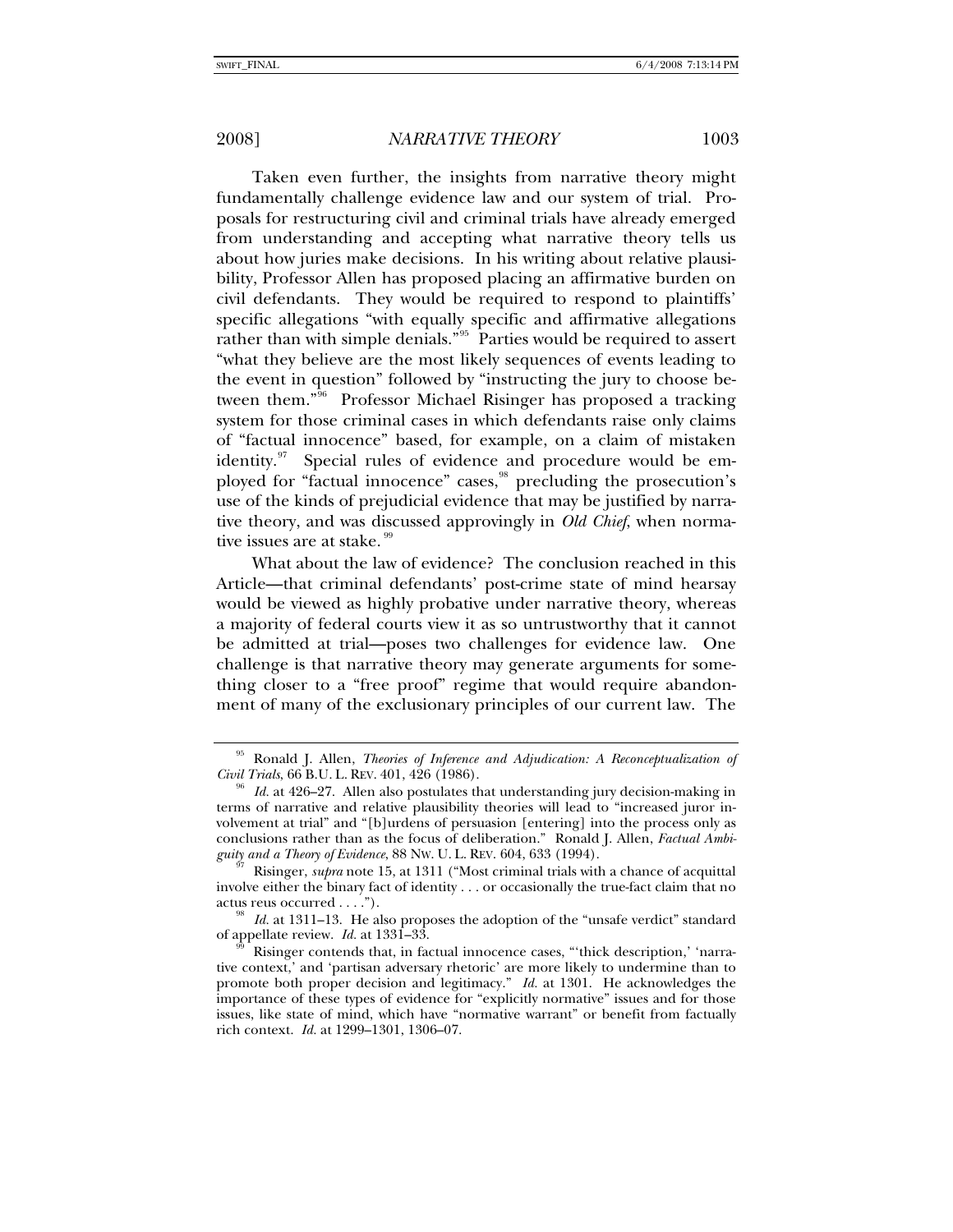second challenge is that courts may exclude criminal defendants wholesale from the benefits that evidentiary policies based on narrative theory will bestow on the prosecution. Both challenges will be discussed briefly.

Professor Robert P. Burns asserts that the jury needs more information at trial, rather than less, to particularize, qualify, and refine the common sense generalizations that jurors use in the process of deciding cases:

[T]he use of narrative structures at trial is not only inevitable, but epistemically warranted, and the trial itself contains powerful and flexible means to counter the real limitations of those structures . . . . I have also questioned the power of exclusionary rules to counter those limitations in a reliable way.<sup>[100](#page-29-0)</sup>

According to Professor Burns, the adversarial structure of trial allows the jury to assess the relative power of competing stories, $101$  and "[o]ne of the axes of comparison is which story is more likely to be *true*, . . . [that is,] more consistent with the empirical generalizations that partially constitute common sense."<sup>[102](#page-29-2)</sup> Therefore, the limits that he would place on the admissibility of evidence are few: only "direct testimony in the language of perception[,] . . . full foundations as to the sources of testimony[,] . . . [and] some concept of materiality."<sup>[103](#page-29-3)</sup>

This concept of "freer" proof might change evidence law dramatically, but it would not undermine the fundamental premise of our system, that is, that the rules of evidence and structure of trial should vindicate the principles and norms of substantive law. Professor Burns acknowledges, that "[m]ateriality ensures that the evidence presented have some relationship to the norms expressed in the jury instructions and so in the substantive law."<sup>[104](#page-29-4)</sup> Thus the goals of narrative theory appear to be that jurors make the best use of their generalized knowledge or common sense in understanding the case before them, and that they recognize and respect the "judgment of the community embedded in the law of rules."<sup>[105](#page-29-5)</sup> These are also the goals

<span id="page-29-2"></span><span id="page-29-1"></span><span id="page-29-0"></span><sup>&</sup>lt;sup>100</sup> Burns, *Fallacies on Fallacies*, *supra* note 48, at 6.<br><sup>101</sup> The means of countering the limitations of the jury's narrative structures include the "two theories of the case" presented in opening statements "in quick succession," cross-examination, rebuttal cases, and closing argument. *Id.* at 74.<br><sup>102</sup> *Id.* at 2. <sup>103</sup> *Id.* at 6. <sup>104</sup> *Id.* 10<sup>5</sup> *Id.* at 7.

<span id="page-29-5"></span><span id="page-29-4"></span><span id="page-29-3"></span>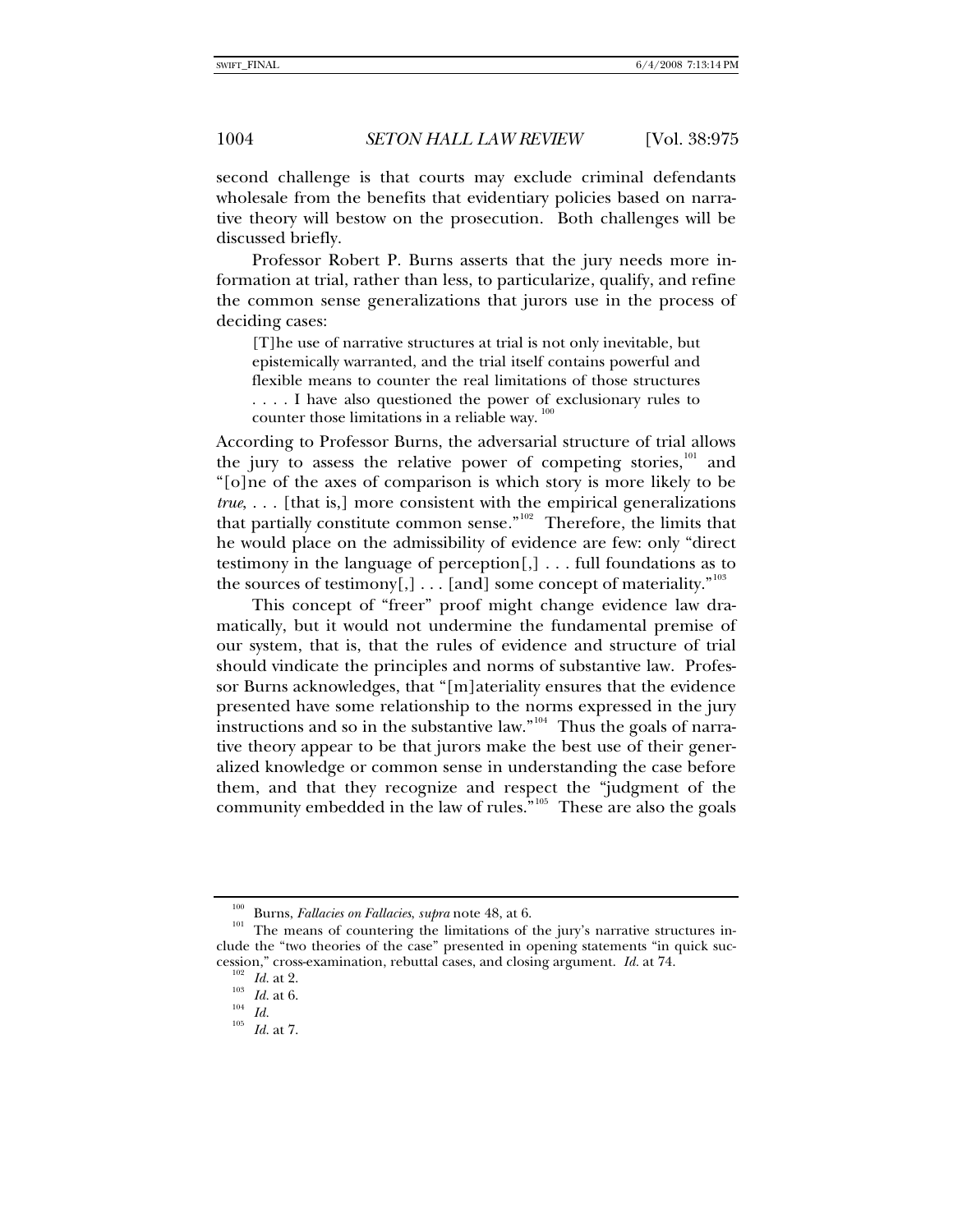of current evidence law, although there is significant disagreement about how best to accomplish them.<sup>[106](#page-30-0)</sup>

This disagreement is exemplified in the conclusion reached in this Article. Current interpretation of hearsay law excludes defendants' post-crime state of mind hearsay on the theory that the hearsay exceptions promote reliability, whereas narrative theory could find such evidence highly probative. Twenty years ago I advocated a reconception of the problem posed by hearsay evidence and proposed a solution which I called the "foundation fact approach."<sup>[107](#page-30-1)</sup> Although I clearly did not advocate "free proof,"[108](#page-30-2) I see now that the theory of "operational accuracy," which I espoused as an alternative to the "reliability" approach of the FRE, has some close ties to narrative theory. As I defined it, operational accuracy "claims that accuracy [in jury decision-making] is maximized by the trier's ability to apply its own generalizations about reality to determine the probative value of evidence."[109](#page-30-3) That is, the jury's evaluation of an item of hearsay will be more "accurate" if the jury has more information about the hearsay declarant's perception, memory, and making of the hearsay statement. It is this information that would particularize, qualify, and refine those generalizations about the declarant's credibility that reflect the jury's knowledge and experience of the world. I argued that operational accuracy, rather than filtering hearsay through an external, pre-existing and FRE-imposed or judge-imposed set of substantive generalizations about what kind of hearsay is reliable, should be the goal of hearsay policy.

<span id="page-30-0"></span><sup>&</sup>lt;sup>106</sup> Critics of "free proof" are concerned about rejecting exclusionary rules that focus on protecting parties from the danger of unfair prejudice. Without such rules, they foresee greater risks of inaccurate stereotyping and of undue reliance on hegemonic stories that would severely disadvantage minority and less powerful segments of society at trial. *See* Menashe & Shamash, supra note 17, at 24–28. These authors contend that the admissibility of evidence should be reviewed atomistically, on an item by item basis, and should exclude "evidence whose probative value is outweighed by its prejudicial effect." Doron Menashe & Hamutal Esther Shamash, *Pass These Sirens By: Further Thoughts on Narrative and Admissibility Rules*, 8 INT'L COMMENT.

<span id="page-30-1"></span>EVID. (2007). 107 Eleanor Swift, *A Foundation Fact Approach to Hearsay*, 75 CAL. L. REV. 1339, 1341 (1987).<br><sup>108</sup> The goal of the foundation fact approach was to present hearsay statements to

<span id="page-30-3"></span><span id="page-30-2"></span>the jury only when certain information about the declarant, provided by a knowledgeable foundation witness, was available. This contextual information about the declarant and her circumstances when perceiving, remembering, and speaking about the content of her hearsay statement, would enable the jury to evaluate the statement more effectively. *Id.* at 1355–61. 109 *Id.* at 1350–51.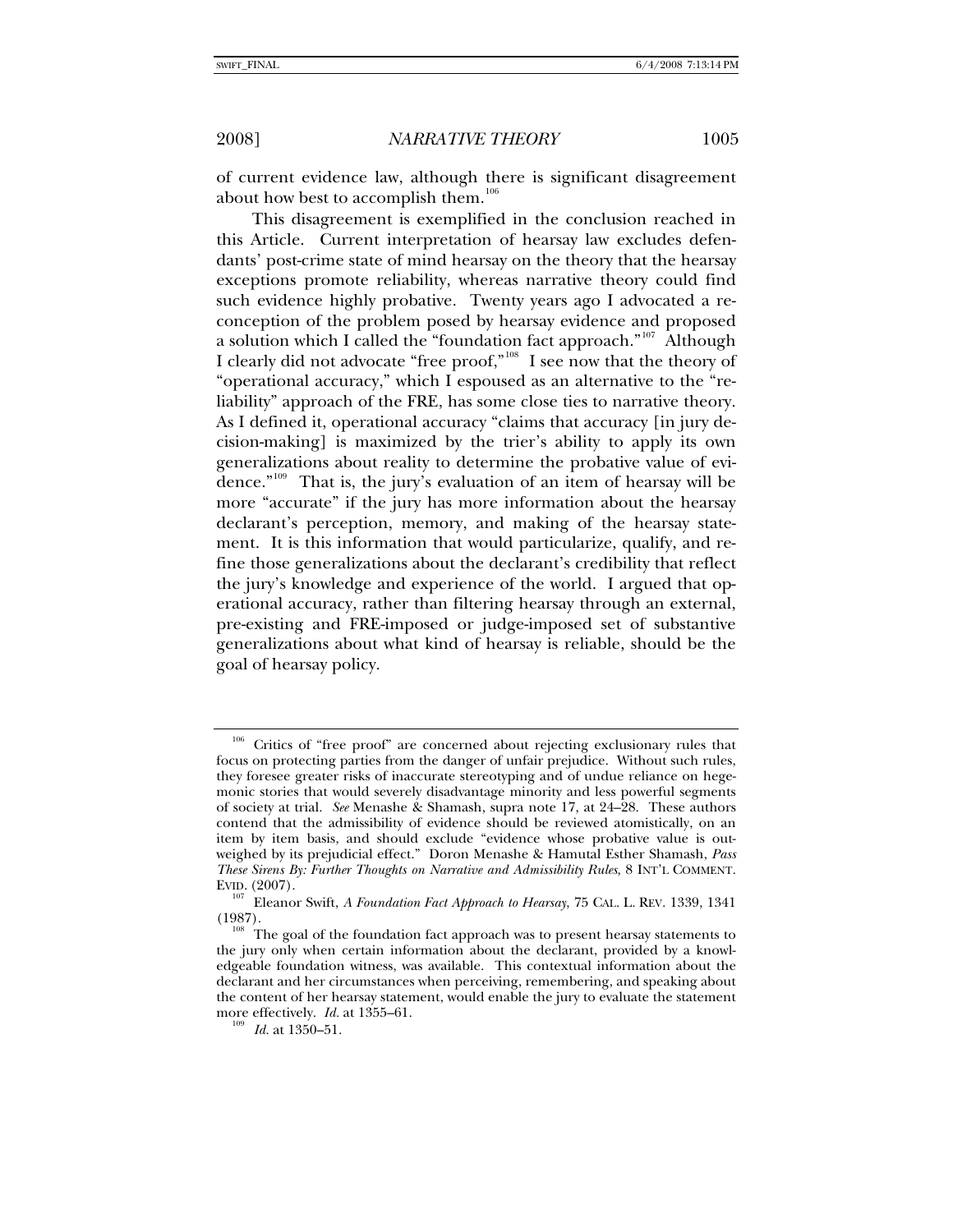If I were to re-frame the terms of this claim under narrative theory, it would be that the relevance of a hearsay statement is constructed; that information about the declarant's perceiving, remembering and making a statement would provide evidentiary material for one or more narratives about the declarant which would lead to one or more alternative interpretations of the statement itself. These alternative meanings would in turn contribute to, and be evaluated by, the jury's larger developing narrative framework based on all of the evidence available at trial.

I also see now that a significant drawback to the foundation fact approach and its promise of rich and complex narratives about all hearsay declarants is that it threatens information overload. This same drawback applies to the argument for "free proof." And it may well apply to any argument that justifies the admissibility of evidence on the theory of narrative relevance, a theory which seems unbounded. The jury could be overwhelmed with ever more colorful, ever more concrete, and ever more contextual data that will have to be processed at trial. Professor Craig Callen has described this problem:

Research on informal reasoning, the inferential methods based on common experience that human beings employ in litigation as well as everyday life, suggests that it would be a serious mistake to require that courts admit evidence with non-zero probative value as long as the associated costs did not substantially outweigh the value. . . . [M]inimal relevancy sets a standard that is too low. Conceptions of informal reasoning often implicitly assume that we have unrealistic mental abilities and unlimited resources for  $decision-making<sup>110</sup>$  $decision-making<sup>110</sup>$  $decision-making<sup>110</sup>$ 

So if the project of applying narrative theory to on-going debates about evidence law proceeds, it will be important to consider necessary and effective limits to the admission of more and more evidence on the ground that it makes a complete and plausible story.

For criminal defendants, there is however an antecedent challenge to existing evidence law posed by the findings of this Article whether courts will use narrative theory, and the concomitant concept of narrative relevance, in the defendant's favor at all. Does *Old Chief* validate the *defendant's* need to tell a "morally" compelling story? Will that opinion's valuation of evidence for its evidentiary richness and narrative integrity be applied even-handedly to criminal defendants?

<span id="page-31-0"></span><sup>110</sup> Craig R. Callen, *Rationality and Relevancy: Conditional Relevancy and Constrained Resources*, 2003 MICH. ST. L. REV. 1243, 1258–59 (2003).